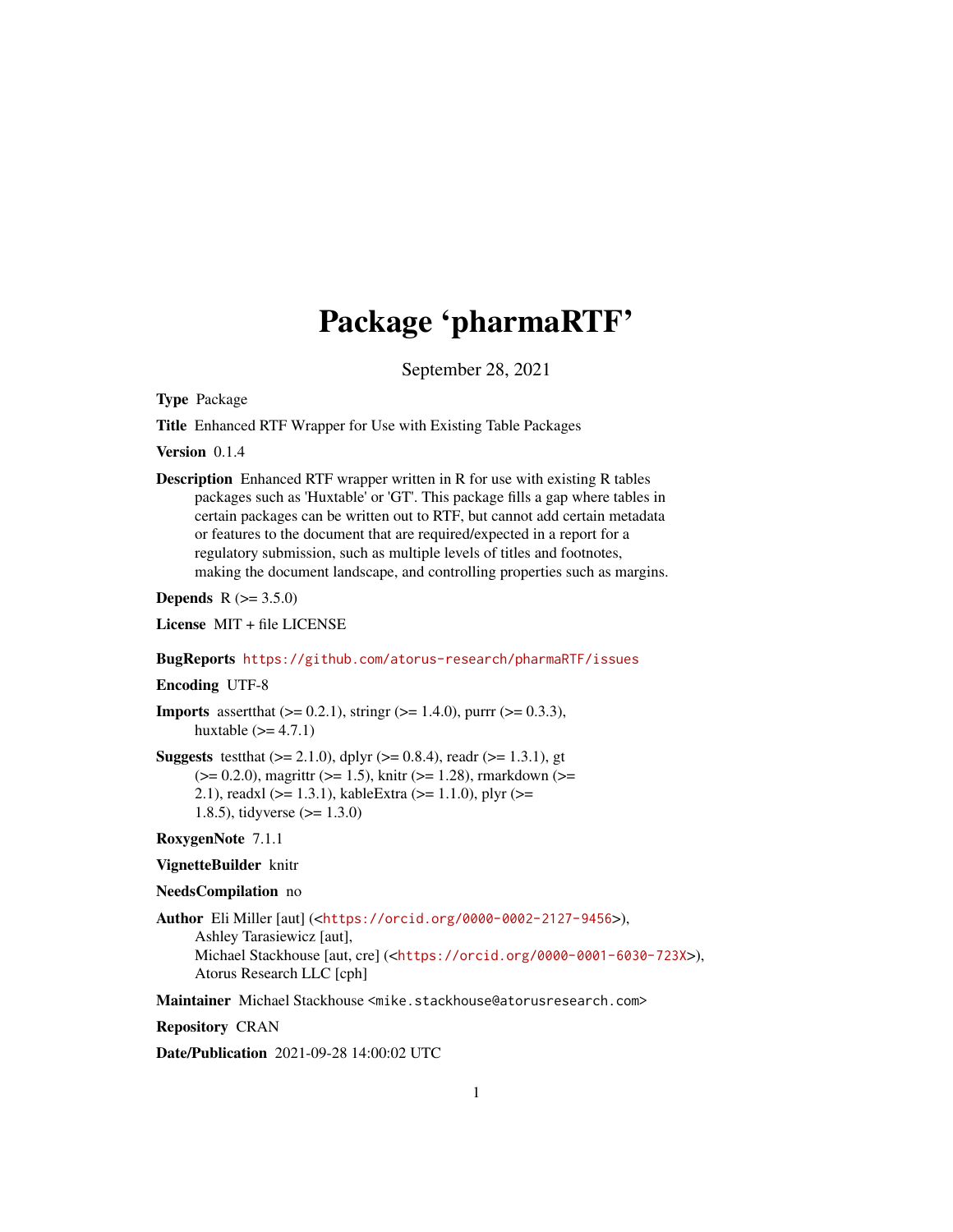## <span id="page-1-0"></span>R topics documented:

| $\overline{4}$<br>- 8 |    |  |  |  |  |  |  |  |  |  |  |  |  |  |  |  |  |  |  |  |  |  |  |  |  |  |       |
|-----------------------|----|--|--|--|--|--|--|--|--|--|--|--|--|--|--|--|--|--|--|--|--|--|--|--|--|--|-------|
|                       | 3  |  |  |  |  |  |  |  |  |  |  |  |  |  |  |  |  |  |  |  |  |  |  |  |  |  |       |
|                       |    |  |  |  |  |  |  |  |  |  |  |  |  |  |  |  |  |  |  |  |  |  |  |  |  |  |       |
|                       | 5  |  |  |  |  |  |  |  |  |  |  |  |  |  |  |  |  |  |  |  |  |  |  |  |  |  |       |
|                       | 6  |  |  |  |  |  |  |  |  |  |  |  |  |  |  |  |  |  |  |  |  |  |  |  |  |  |       |
|                       |    |  |  |  |  |  |  |  |  |  |  |  |  |  |  |  |  |  |  |  |  |  |  |  |  |  |       |
|                       |    |  |  |  |  |  |  |  |  |  |  |  |  |  |  |  |  |  |  |  |  |  |  |  |  |  |       |
|                       |    |  |  |  |  |  |  |  |  |  |  |  |  |  |  |  |  |  |  |  |  |  |  |  |  |  |       |
|                       |    |  |  |  |  |  |  |  |  |  |  |  |  |  |  |  |  |  |  |  |  |  |  |  |  |  |       |
|                       |    |  |  |  |  |  |  |  |  |  |  |  |  |  |  |  |  |  |  |  |  |  |  |  |  |  |       |
|                       |    |  |  |  |  |  |  |  |  |  |  |  |  |  |  |  |  |  |  |  |  |  |  |  |  |  |       |
|                       |    |  |  |  |  |  |  |  |  |  |  |  |  |  |  |  |  |  |  |  |  |  |  |  |  |  |       |
|                       |    |  |  |  |  |  |  |  |  |  |  |  |  |  |  |  |  |  |  |  |  |  |  |  |  |  |       |
|                       |    |  |  |  |  |  |  |  |  |  |  |  |  |  |  |  |  |  |  |  |  |  |  |  |  |  |       |
|                       |    |  |  |  |  |  |  |  |  |  |  |  |  |  |  |  |  |  |  |  |  |  |  |  |  |  |       |
|                       |    |  |  |  |  |  |  |  |  |  |  |  |  |  |  |  |  |  |  |  |  |  |  |  |  |  |       |
|                       |    |  |  |  |  |  |  |  |  |  |  |  |  |  |  |  |  |  |  |  |  |  |  |  |  |  |       |
|                       |    |  |  |  |  |  |  |  |  |  |  |  |  |  |  |  |  |  |  |  |  |  |  |  |  |  |       |
|                       |    |  |  |  |  |  |  |  |  |  |  |  |  |  |  |  |  |  |  |  |  |  |  |  |  |  |       |
|                       |    |  |  |  |  |  |  |  |  |  |  |  |  |  |  |  |  |  |  |  |  |  |  |  |  |  |       |
|                       |    |  |  |  |  |  |  |  |  |  |  |  |  |  |  |  |  |  |  |  |  |  |  |  |  |  |       |
|                       |    |  |  |  |  |  |  |  |  |  |  |  |  |  |  |  |  |  |  |  |  |  |  |  |  |  |       |
|                       | 27 |  |  |  |  |  |  |  |  |  |  |  |  |  |  |  |  |  |  |  |  |  |  |  |  |  | Index |

pharmaRTF-package *pharmaRTF*

## Description

Enhanced RTF wrapper written in R for use with existing R tables packages such as huxtable or GT. This package fills a gap where tables in certain packages can be written out to RTF, but cannot add certain metadata or features to the document that are required/expected in a report for a regulatory submission, such as multiple levels of titles and footnotes, making the document landscape, and controlling properties such as margins.

This package intends to provide a flexible and reliable framework to connect R to a pharmaceutical reporting workflow.

## Future Plans

- colors
- graphs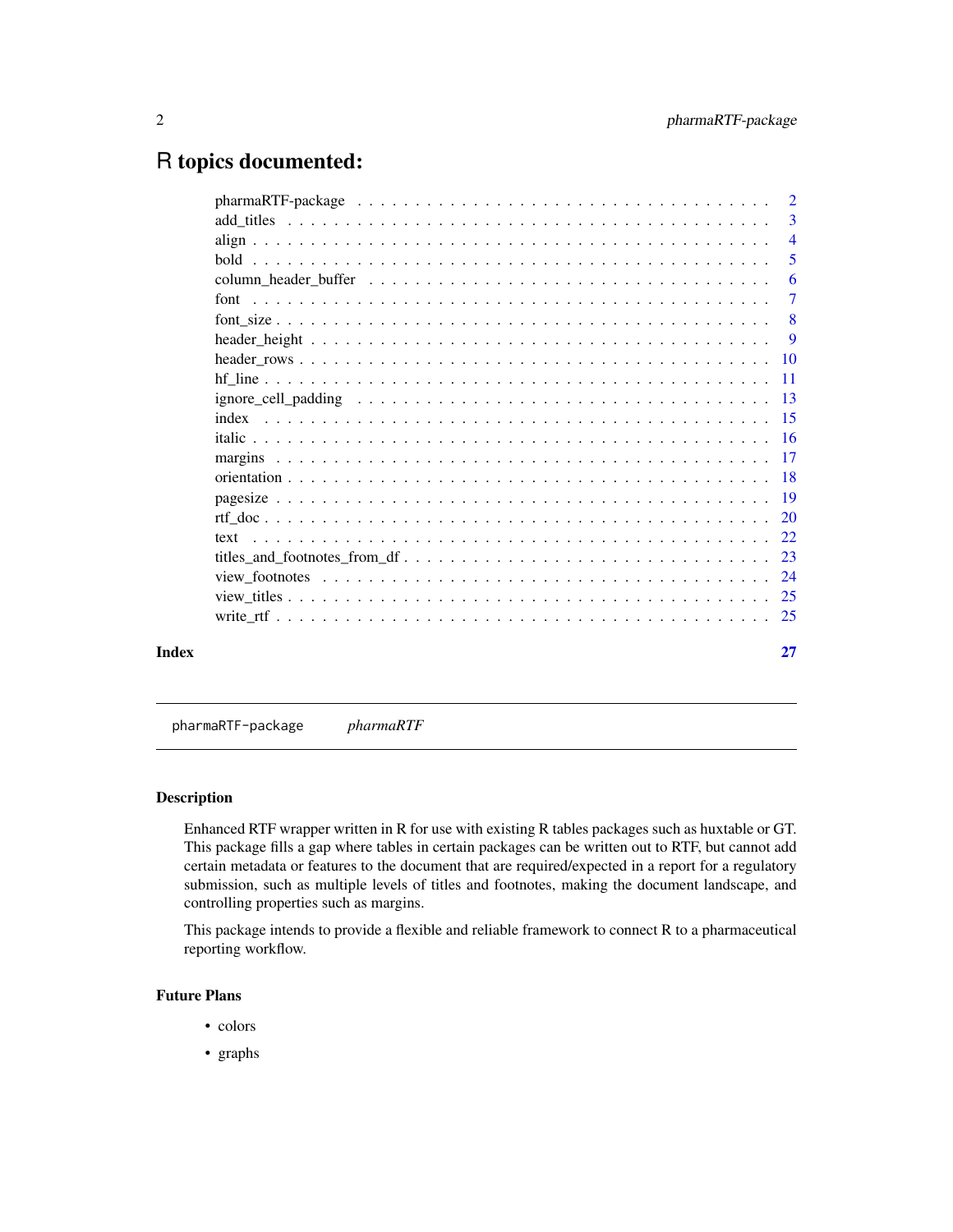#### <span id="page-2-0"></span>add\_titles 3

## Author(s)

Maintainer: Michael Stackhouse <mike.stackhouse@atorusresearch.com> [\(ORCID\)](https://orcid.org/0000-0001-6030-723X) Authors:

- Eli Miller <eli.miller@atorusresearch.com> [\(ORCID\)](https://orcid.org/0000-0002-2127-9456)
- Ashley Tarasiewicz <Ashley.Tarasiewicz@atorusresearch.com>

Other contributors:

• Atorus Research LLC [copyright holder]

## See Also

Useful links:

• Report bugs at <https://github.com/atorus-research/pharmaRTF/issues>

add\_titles *Add* hf\_line *title(s) and footnote(s) to a* rtf\_doc *object*

## Description

Add hf\_line titles/footnote objects to a rtf\_doc object

## Usage

```
add_titles(doc, ..., replace = FALSE)
```
add\_footnotes(doc, ..., replace = FALSE)

## Arguments

| doc     | rtf_doc on which hf line object(s) (i.e. titles/footnotes) will be attached                                                     |  |
|---------|---------------------------------------------------------------------------------------------------------------------------------|--|
| .       | A vector of hf_line objects to add passed to add_hf()                                                                           |  |
| replace | If FALSE, lines will be appended/ordered with current header/footer lines. If<br>TRUE, lines will replace the existing content. |  |

#### Value

hf\_line object(s) (i.e. titles/footnotes) to be added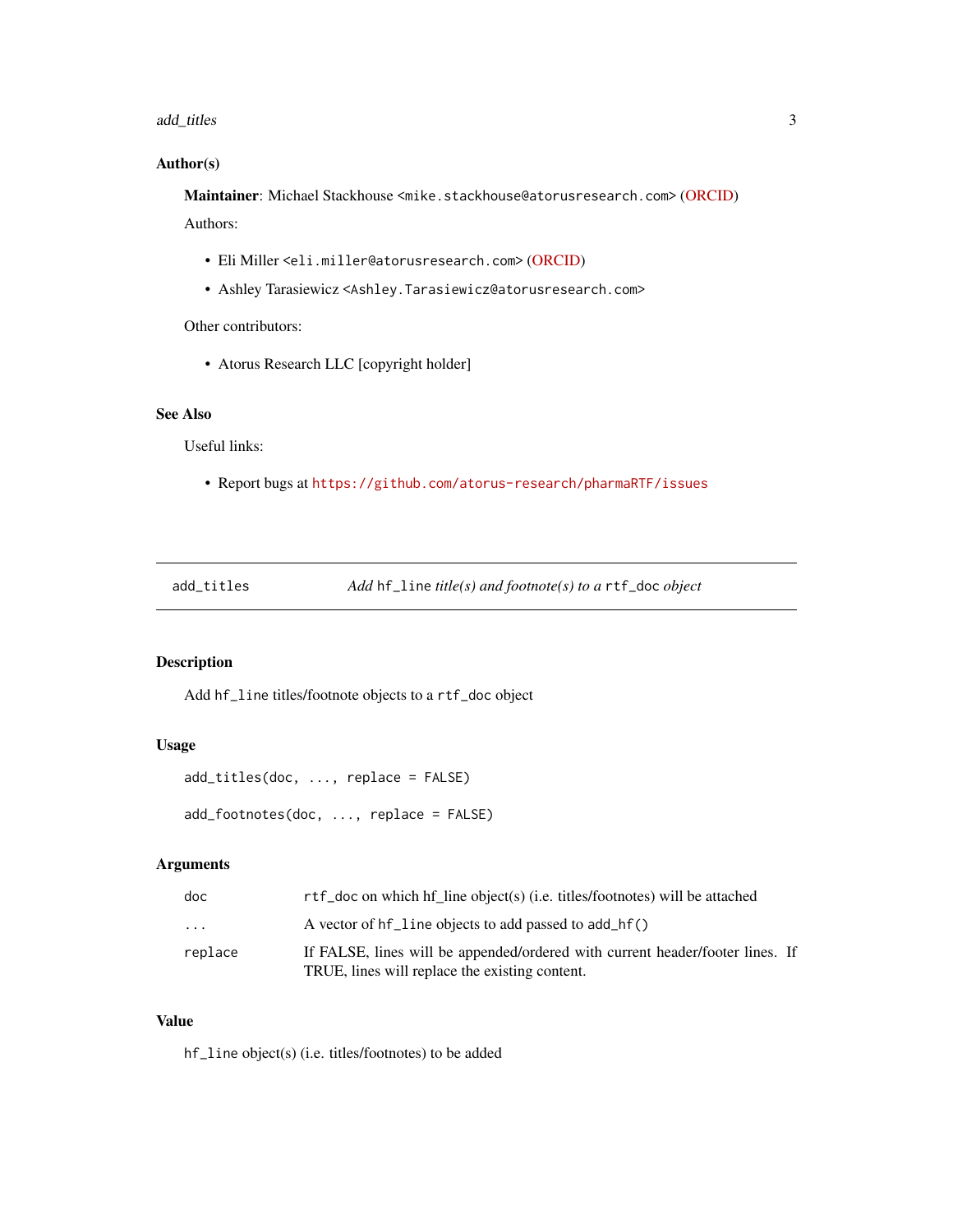#### Examples

```
# Adding titles after rtf_doc construction
ht <- huxtable::huxtable(
 column1 = 1:5,column2 = letters[1:5]
\lambdartf <- rtf_doc(ht)
rtf <- add_titles(rtf, hf_line("The Title"))
# Adding footnotes after rtf_doc construction
ht <- huxtable::huxtable(
column1 = 1:5,column2 = letters[1:5]
\lambdartf <- rtf_doc(ht)
rtf <- add_footnotes(rtf, hf_line("The Footnote"))
```
#### align *Return or set text alignment*

#### Description

These property functions modify or return the text alignment in a hf\_line object. Supported options are: 'left', 'right', 'center', and 'split'.

An alignment option of 'split' requires that two text elements are provided in the titles/footnotes hf\_line object. The first text element will be aligned on the left and the second on the right.

#### Usage

```
align(x, \ldots)align(x) < - value
set_align(x, value)
```
#### Arguments

| X                       | hf_line object                                  |
|-------------------------|-------------------------------------------------|
| $\cdot$ $\cdot$ $\cdot$ | Additional arguments passed to method dispatch. |
| value                   | A string representing the alignment.            |

## Value

For align(), the alignment of the supplied hf\_line object. For set\_align() and `align<-`(), the modified object.

<span id="page-3-0"></span>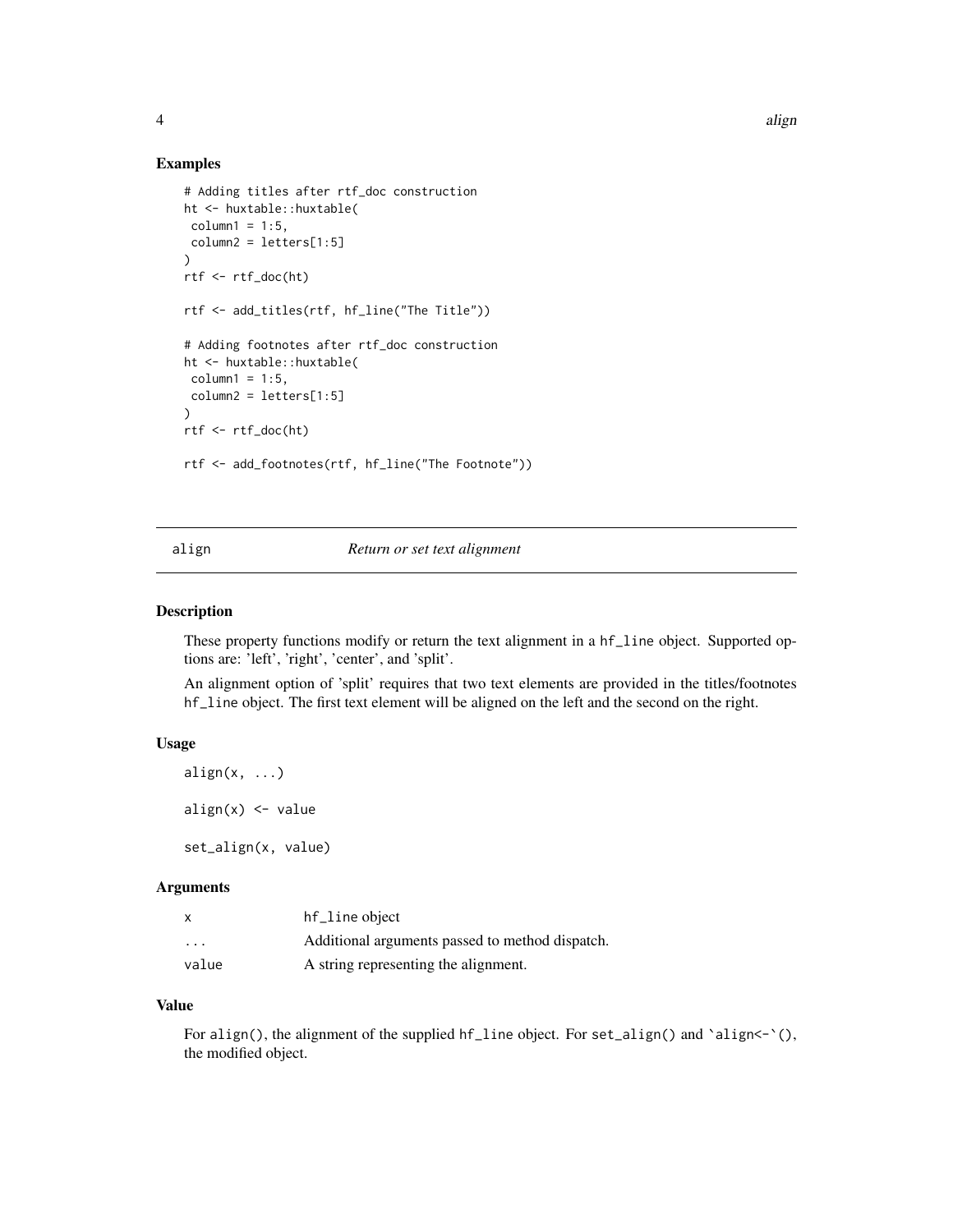#### <span id="page-4-0"></span>bold 5

## Examples

```
library(huxtable)
ht <- huxtable(
  column1 = 1:5,column2 = letters[1:5])
rtf <- rtf_doc(ht, list(hf_line("aTitle")))
pharmaRTF::align(rtf$titles[[1]])
# Returns "center"
pharmaRTF::align(rtf$titles[[1]]) <- "left"
# Sets alignment to 'left'
pharmaRTF::text(rtf$titles[[1]]) <- c("Left Text", "Right Text")
pharmaRTF::align(rtf$titles[[1]]) <- "split"
# When rtf is printed, "Left Text" will be left aligned, and "Right Text"
# will be right aligned. Both will appear on the same line in the document.
```
## bold *Return or set bold*

## Description

These property functions modify or return the bold attribute of a hf\_line object.

## Usage

```
bold(x, \ldots)
```
 $bold(x)$  <- value

set\_bold(x, value)

## Arguments

| x                       | A hf_line object                                        |
|-------------------------|---------------------------------------------------------|
| $\cdot$ $\cdot$ $\cdot$ | Additional arguments passed to method dispatch          |
| value                   | A logical vector to set the value of the bold attribute |

## Value

For bold(), the bold attribute of the supplied hf\_line object. For `bold<-`() and set\_bold(), the modified object.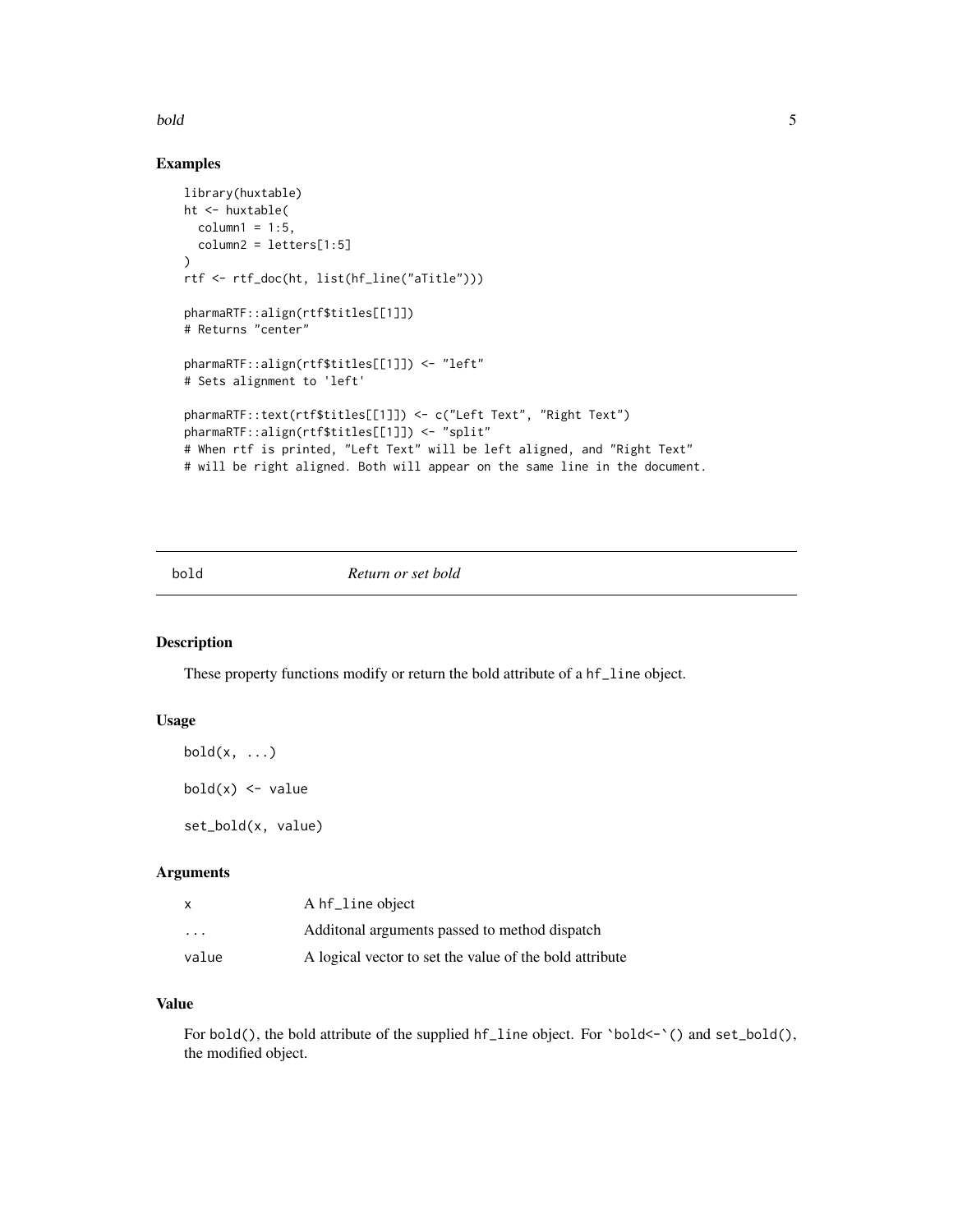## Examples

```
library(huxtable)
ht <- huxtable(
  column1 = 1:5,column2 = letters[1:5]
)
rtf <- rtf_doc(ht, list(hf_line("aTitle")))
pharmaRTF::bold(rtf$titles[[1]])
# Returns FALSE
pharmaRTF::bold(rtf$titles[[1]]) <- TRUE
# Sets bold to TRUE
```
column\_header\_buffer *Return or set column\_header\_buffer attributes*

## Description

These property functions modify and return the column header buffers of a rtf\_doc object. These are stored as a named vector. Names should be top and bottom. This attribute adds rows to the top or bottom of the table column headers to pad it from the titles above or the table below.

## Usage

column\_header\_buffer(x, ...)

column\_header\_buffer(x) <- value

set\_column\_header\_buffer(x, ...)

## Arguments

| X                       | A rtf_doc object                                                                                                 |
|-------------------------|------------------------------------------------------------------------------------------------------------------|
| $\cdot$ $\cdot$ $\cdot$ | Additional arguments passed to method dispatch. Should include argument top<br>and bottom with numeric elements. |
| value                   | A named vector detailing the top and bottom buffer.                                                              |

## Value

For column\_header\_buffer, the column\_header\_buffer attribute of the supplied rtf\_doc. For `column\_header\_buffer<-`() and set\_column\_header\_buffer(), the modified object.

<span id="page-5-0"></span>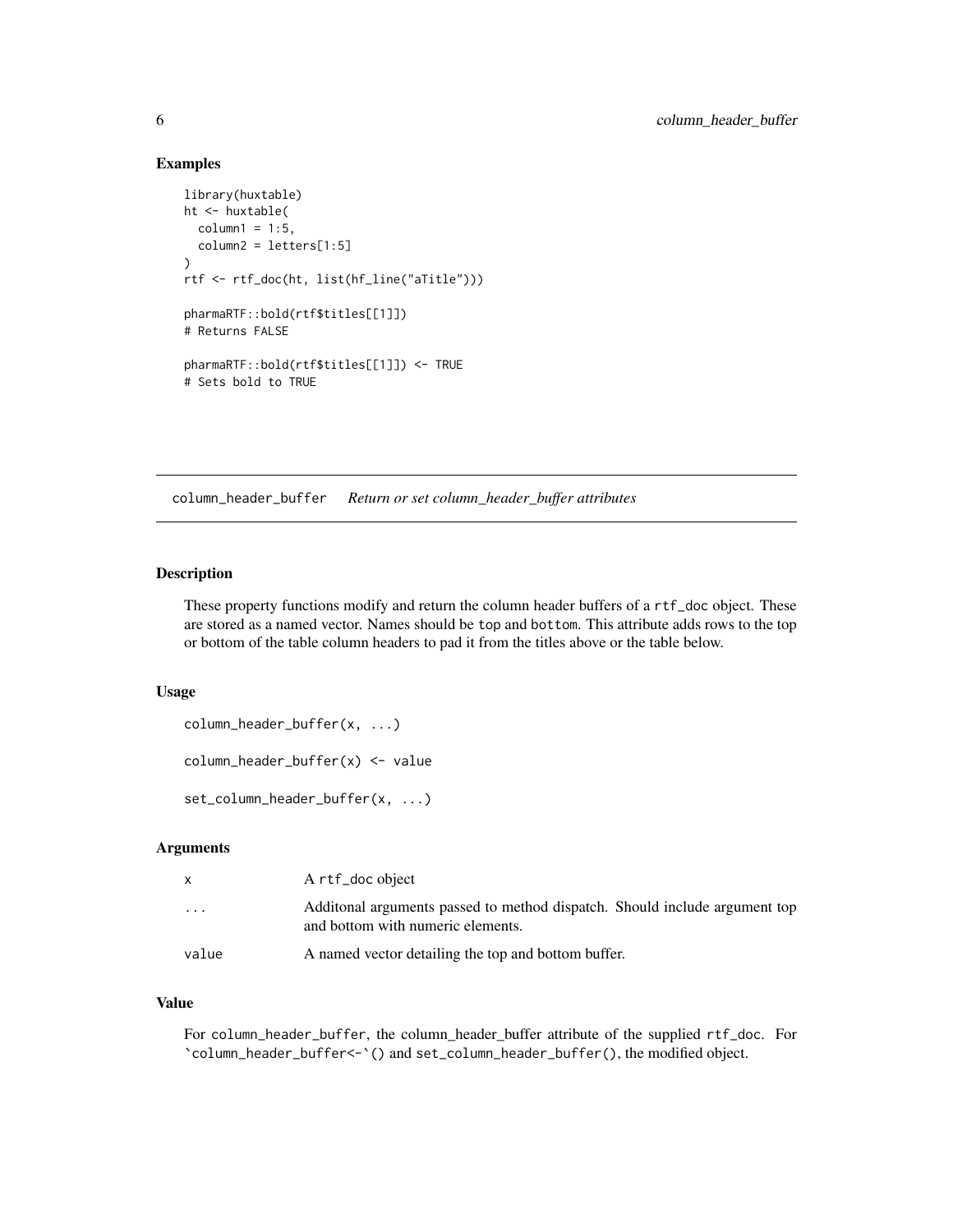<span id="page-6-0"></span>font 7

## Examples

```
library(huxtable)
ht <- huxtable(
  column1 = 1:5,column2 = letters[1:5]
\lambdartf <- rtf_doc(ht, list(hf_line("aTitle")))
column_header_buffer(rtf)
# Returns c(top = 0, bottom = 0), the default
column_header_buffer(rtf) <- c(bottom = 1)
# Sets the bottom column_header_buffer to 1
```
font *Return or set font*

## Description

These property functions modify or return the fonts of an rtf\_doc object or individual titles/footnotes objects of the hf\_line class.

When used on an rtf\_doc object to retrieve fonts, the distinct set of fonts of all objects contained within the rtf\_doc are returned. When used on an rtf\_doc to set fonts, the default font for the RTF document is set.

When used on titles/footnotes (hf\_line objects), the font is either returned of set for that individual line.

## Usage

```
font(x, \ldots)
```
font $(x)$  <- value

set\_font(x, value)

#### **Arguments**

| X        | rtf_doc object, the table of a rtf_doc object, or a hf_line object |
|----------|--------------------------------------------------------------------|
| $\cdots$ | Additional arguments passed to method dispatch                     |
| value    | A string representing a font                                       |

## Value

For font(), the font attribute of the object in the case of hf\_line and the table, or each unique font in the table, titles, footnotes, and the overall document in the case of rtf\_doc. For set\_font() and `font<-`(), the modified object.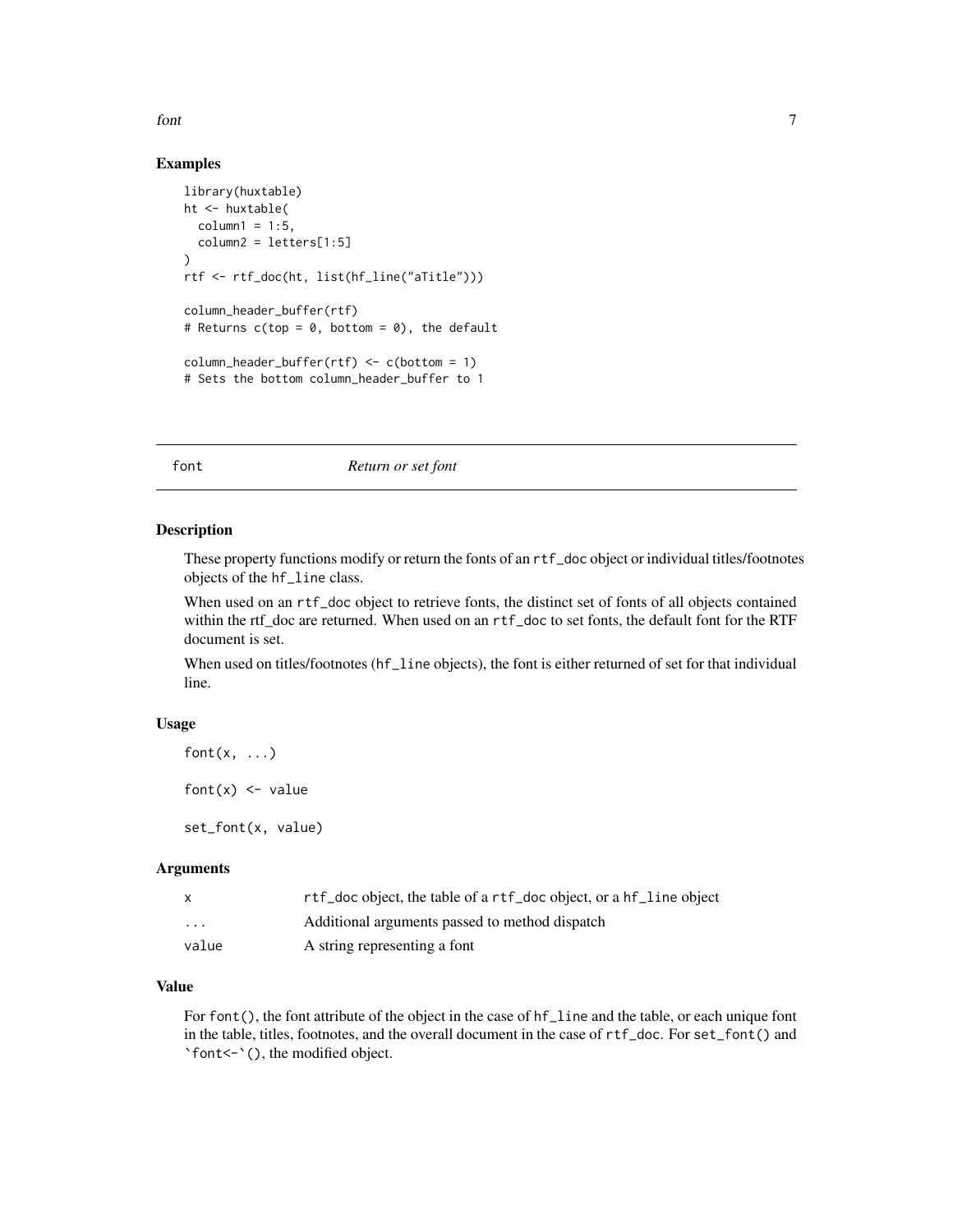## Examples

```
library(huxtable)
ht <- huxtable(
  column1 = 1:5,column2 = letters[1:5]
\lambdartf <- rtf_doc(ht, list(hf_line("text", font = "Comic Sans")))
pharmaRTF::font(rtf)
# Returns "Courier New" "Comic Sans"
pharmaRTF::font(rtf) <- "Times"
pharmaRTF::font(rtf)
# Returns "Times" "Comic Sans"
pharmaRTF::font(rtf$titles[[1]]) <- "Windings"
pharmaRTF::font(rtf)
# Returns "Times" "Windings"
```
font\_size *Return or set font size*

#### Description

These property functions modify or return the font sizes of an rtf\_doc object or individual titles/footnotes objects of the hf\_line class.

When used on an rtf\_doc object to retrieve font sizes, the document level default font size within the rtf\_doc is returned. When used on an rtf\_doc to set fonts, the default font size for the RTF document is set.

When used on titles/footnotes (hf\_line objects), the font size is either returned of set for that individual line.

#### Usage

 $font\_size(x, ...)$ font\_size $(x)$  <- value set\_font\_size(x, value)

#### Arguments

| x                       | rtf_doc object or a hf_line object.             |
|-------------------------|-------------------------------------------------|
| $\cdot$ $\cdot$ $\cdot$ | Additional arguments passed to method dispatch. |
| value                   | A numeric value for font size in points.        |

<span id="page-7-0"></span>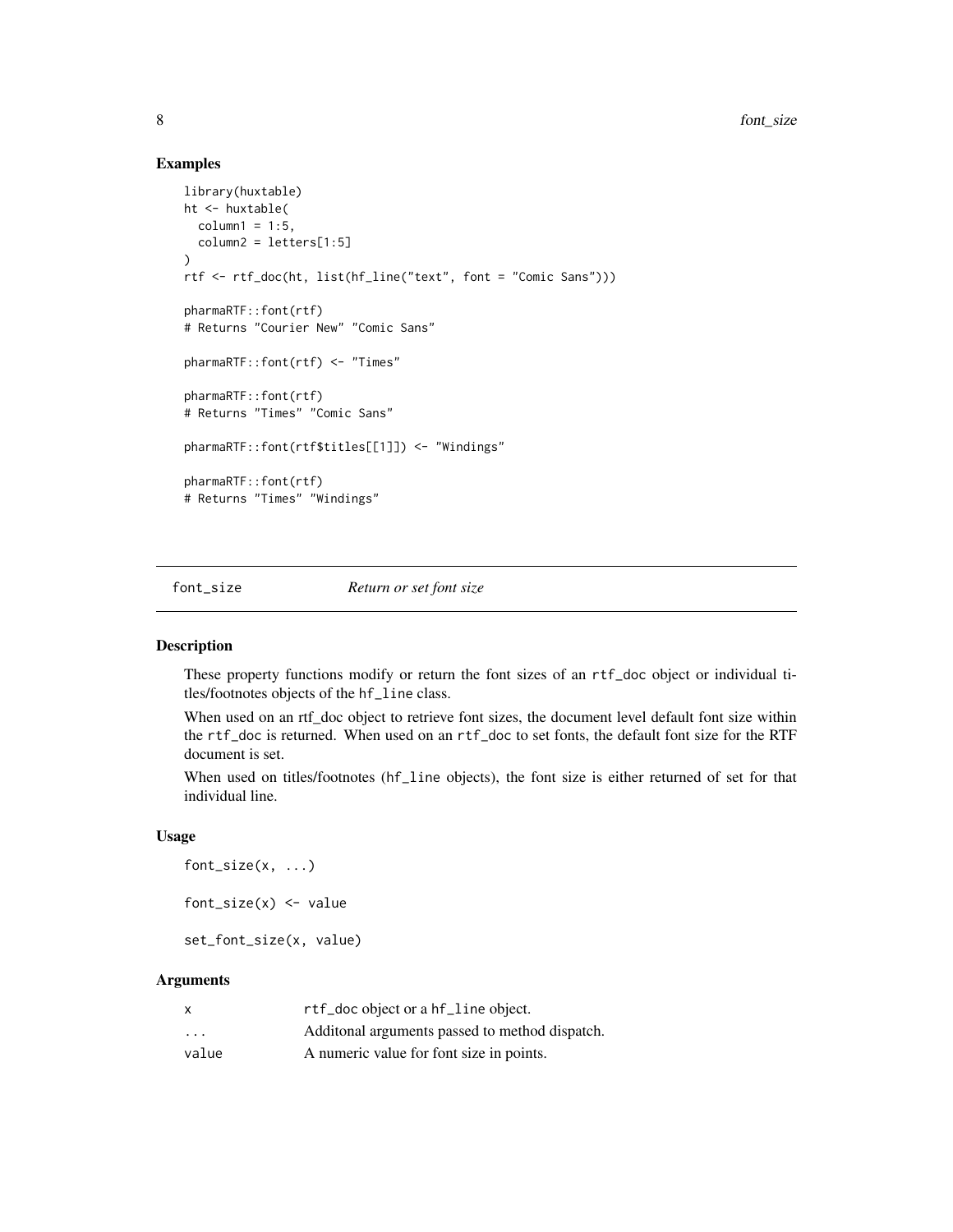## <span id="page-8-0"></span>header\_height 9

## Value

For font\_size(), the font\_size attribute of the supplied rtf\_doc or hf\_line. For `font\_size<-`() and set\_font\_size, the modified object.

## Examples

```
library(huxtable)
ht <- huxtable(
  column1 = 1:5,column2 = letters[1:5])
rtf <- rtf_doc(ht, list(hf_line("aTitle", font_size = 15)))
pharmaRTF::font_size(rtf)
# Returns 12
pharmaRTF::font_size(rtf) <- 14
pharmaRTF::font_size(rtf$titles[[1]])
# Returns 15
pharmaRTF::font_size(rtf)
# Returns 14
```
header\_height *Return or set header/footer height*

## Description

These property functions modify or return the header\_height/footer\_height attribute of a rtf\_doc object. The header/footer height is the default amount of space allocated to the header/footer from the margin. If the content of the header/footer exceeds this amount of space, it will be expanded.

### Usage

```
header_height(x, ...)
header_height(x) <- value
set_header_height(x, value)
footer_height(x, ...)
footer_height(x) <- value
set_footer_height(x, value)
```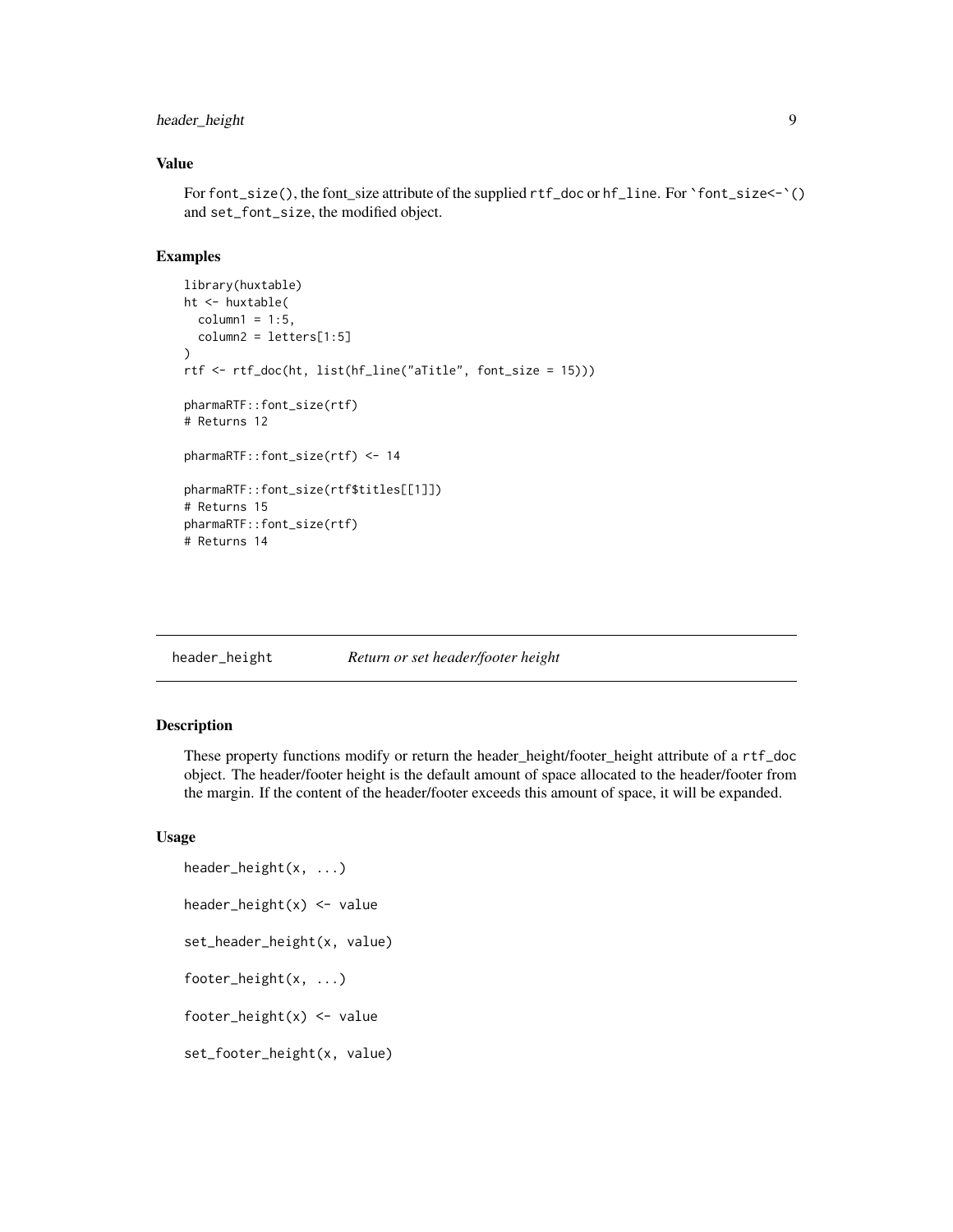#### <span id="page-9-0"></span>**Arguments**

| $\mathsf{x}$ | A rtf_doc object                                       |
|--------------|--------------------------------------------------------|
| $\cdots$     | Additional arguments passed to method dispatch         |
| value        | A numeric value to set the header_height/footer_height |

## Value

For header\_height()/footer\_height(), the header\_height/footer\_height attribute of thesupplied rtf\_doc object. For `header\_height<-()`/ `footer\_height<-`() and set\_header\_height()/ set\_footer\_height(), the modified object.

## Examples

```
library(huxtable)
ht <- huxtable(
  column1 = 1:5,column2 = letters[1:5])
rtf <- rtf_doc(ht, list(hf_line("aTitle")))
header_height(rtf)
# Returns 0.5, the default
footer_height(rtf) <- 1
# Sets footer_height to 1
```
header\_rows *Return or set the header\_rows*

#### Description

These property functions modify or return the header\_rows attribute of a rtf\_doc object. Only required and valid when the rtf\_doc table object is a huxtable.

The header rows control the number of rows taken from a huxtable table into the header of the document as the column header. When pulled into the headers, these rows are repeated on each page. Can be set to 0 to disable repeating column headers.

#### Usage

```
header_rows(x, ...)
header_{rows}(x) \leq - valueset_header_rows(x, value)
```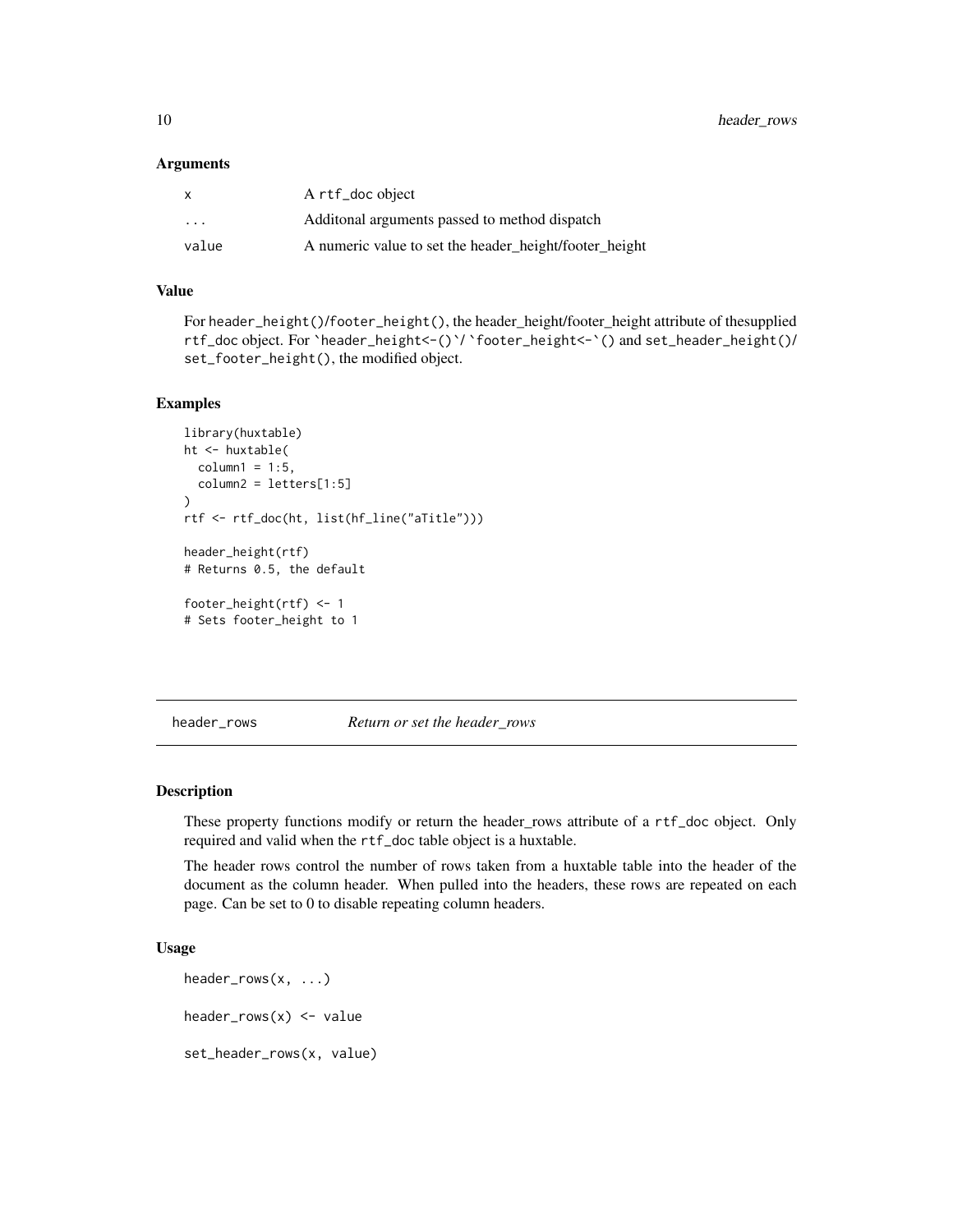#### <span id="page-10-0"></span>hf\_line 11

#### Arguments

| $\mathsf{x}$ | A rtf_doc object                                     |
|--------------|------------------------------------------------------|
| .            | Additional arguments passed to method dispatch       |
| value        | A numeric value to change the header rows attribute. |

## Value

For header\_rows(), the header\_rows attribute of the rtf\_doc object. For `header\_rows<-`() and set\_header\_rows(), the modified object.

## Examples

```
ht <- huxtable::huxtable(
  column1 = 1:5,
  column2 = letters[1:5])
rtf <- rtf_doc(ht, list(hf_line("aTitle")))
header_rows(rtf)
# This is a wrapper for header_rows(x$table)
header_rows(rtf$table)
# Both of these return 1, the default
header_rows(rtf$table) <- 0
# Sets header_rows to 0
```
<span id="page-10-1"></span>hf\_line *Create a title line container*

#### Description

hf\_line objects represent individual title or footnote lines and their associated metadata. These objects are passed to an rtf\_doc for display in the header or footer of an RTF document.

A character vector of length <= 2 describes the text to display. Using a single text element, the text can be aligned left, right, or center. Using two text elements, the alignment can be set to "split", which will left align the first element, and right align the second. If alignment is set to anything else, the text elements will be pasted together.

Lines can either be passed to the titles/footnotes arguments in the call to rtf\_doc or added later with the add\_titles or add\_footnotes functions. Supported properties are detailed in the arguments section.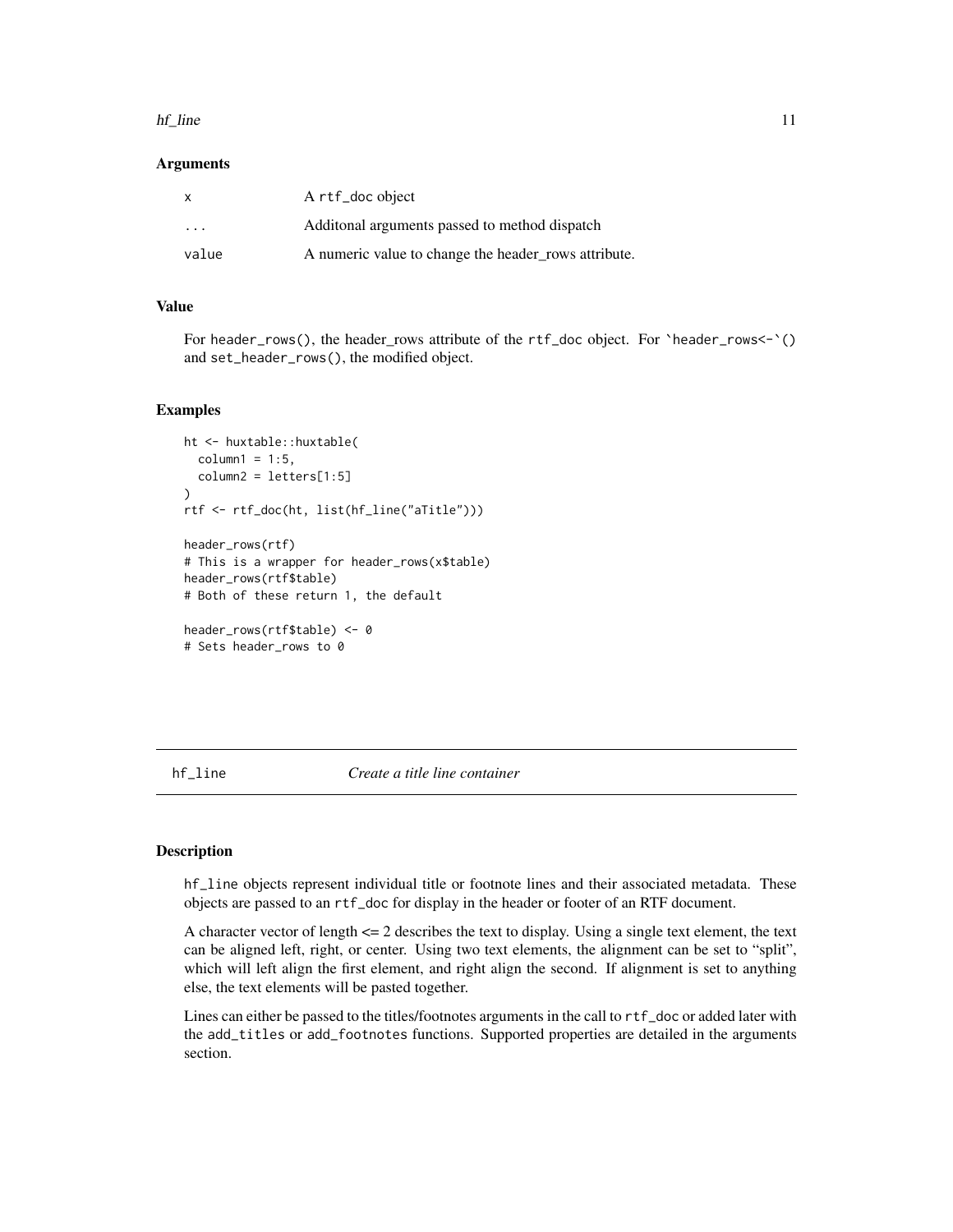## Usage

```
hf_line(
  ...,
  align = c("center", "left", "right", "split"),
  bold = FALSE,italic = FALSE,
  font = NA,
  font_size = NA,
  index = NA)
```
## Arguments

| $\cdots$  | A character list/vector. If $length()$ is 2 and align is not 'split', values are<br>pasted together.                                                                                                                                      |
|-----------|-------------------------------------------------------------------------------------------------------------------------------------------------------------------------------------------------------------------------------------------|
| align     | Text alignment in document. Options are 'center', 'left', 'right', and 'split'. A<br>'split' alignment will left align the string in the first text item and right align the<br>second. Defaults to center.                               |
| bold      | TRUE or FALSE. Defaults to FALSE.                                                                                                                                                                                                         |
| italic    | TRUE or FALSE. Defaults to FALSE.                                                                                                                                                                                                         |
| font      | A string to specify the font display. Ensure the intended RTF reader can dis-<br>play the selected font. Fonts for all fields will default to the default font of the<br>rtf_doc object, which unless otherwise assigned, is Courier New. |
| font size | Font size in points. Font sizes for all fields will default to the default font size of<br>the rtf_doc object, which unless otherwise assigned, is 12                                                                                     |
| index     | Position to display header or footnote lines in the RTF document. Orders in<br>ascending order with NAs last. Defaults to NA.                                                                                                             |
|           |                                                                                                                                                                                                                                           |

#### Value

An object of class hf\_line with the properties described in the Arguments section.

## Supported Formatting

Several special display formats are supported to display document data. When the rtf\_doc is written, the package will determine if the text of an hf\_line object starts with a keyword. Regular expression matching and replacement is used for formatting.

- PAGE\_FORMAT: Can take up to two replacements to format current page(first), and total number of pages(second). Page numbers are replaced in the string using %s For example, for a format of Page 1 of 5, use PAGE\_FORMAT: Page %s of %s. For a format of just 5, use PAGE\_FORMAT: %s.
- DATE\_FORMAT: Describes the date/time the document was generated. Formats are specified using standard R date formatting tokens. Details on formatting dates can be found [here.](https://www.r-bloggers.com/2013/08/date-formats-in-r/)
- FILE\_PATH: Describes the file path the R session was executed from. The location of the executing file will be populated over the token replacement string "%s". Formats can be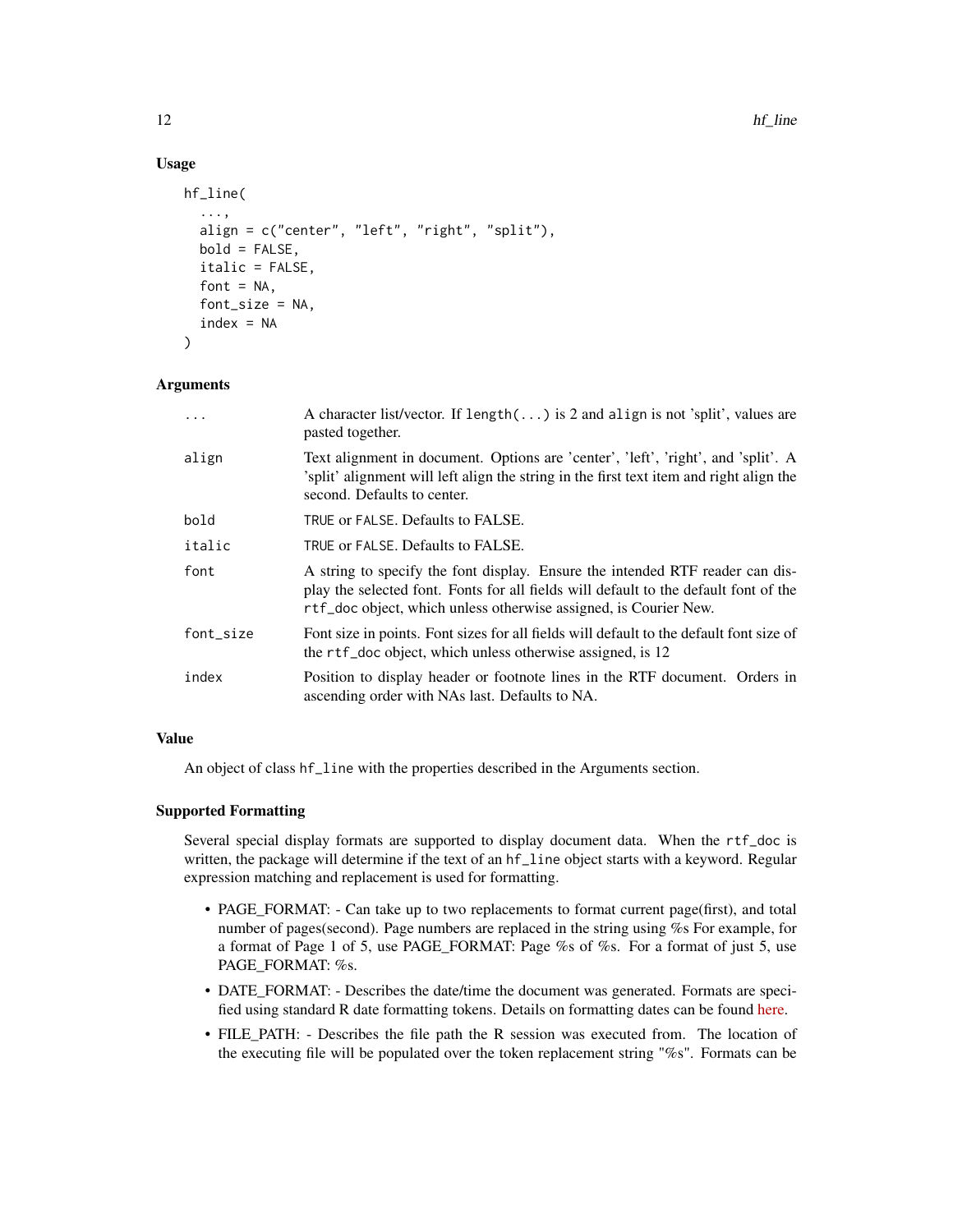<span id="page-12-0"></span>specified like "FILE\_PATH: Executed from: %s" or simply "FILE\_PATH: %s". Note that the location of the executing file in R may not be intuitive. There are multiple ways to determine the containing R file based on how it was executed.

- When the file is executed using Rscript, this field will populated as the executed Rscript file.
- When the file is sourced, this field will populate with the location of the sourced file.
- When a file is run interactively (i.e. from the R console), this field will populate as <run interactively>.

#### Examples

```
# Adding lines during rtf_doc construction
ht <- huxtable::huxtable(
column1 = 1:5,column2 = letters[1:5]
)
titles_l <- list(
 hf_line(c("The Title Left", "The Titles Right"), align = "split"),
 hf_line("A Bold, italic Title", bold = TRUE, italic = TRUE,
    align = "left", font_size = 20, font = "Times New Roman")
)
rtf <- rtf_doc(ht, titles = titles_l)
# Adding lines after rtf_doc construction
rtf <- add_footnotes(rtf,
    hf_line("PAGE_FORMAT: Page %s of %s"),
   hf_line("DATE_FORMAT: %H:%M %A, %B %d, %Y"),
   hf_line("FILE_PATH: Source: %s")
 )
```
ignore\_cell\_padding *Return or set ignore\_cell\_padding*

#### Description

These property functions modify and return the ignore\_cell\_padding attribute of a rtf\_doc object. By default, the huxtable package will pad rows of a table. This attribute will remove those default settings – which allow the cells to have a smaller amount of padding than setting the cell padding to 0. See the Details section for a more thorough description of the implementation.

## Usage

```
ignore_cell_padding(x, ...)
ignore_cell_padding(x) <- value
set_ignore_cell_padding(x, value)
```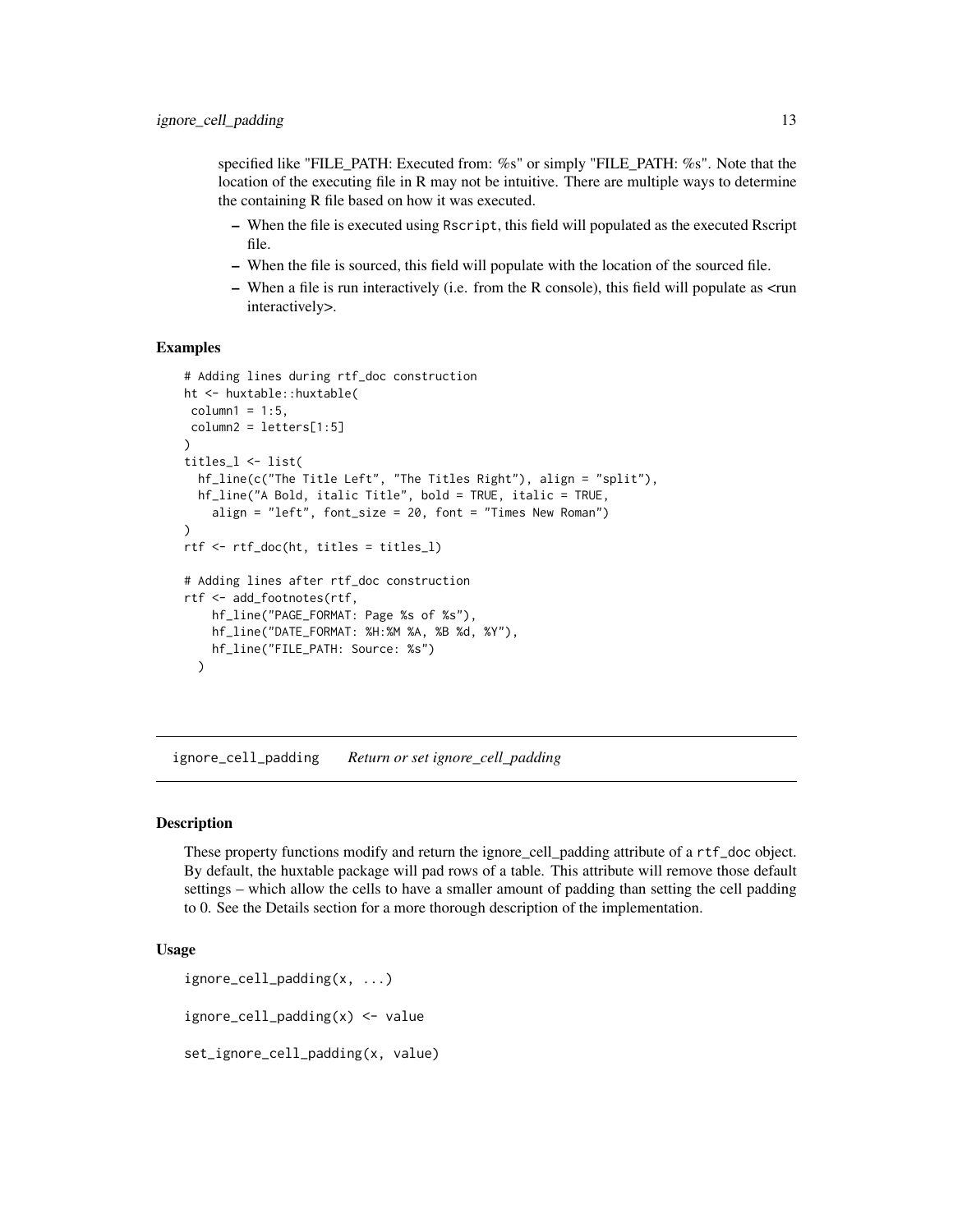#### Arguments

| X     | A rtf_doc object                               |
|-------|------------------------------------------------|
| .     | Additional arguments passed to method dispatch |
| value | A logical value to set the attribute           |

## Details

Cell padding in RTF code has multiple command words associated with it. Huxtable uses the command word  $\label{eq:cond} \cosh\left(\frac{1}{2}, \frac{1}{2}\right)$  to control the cell padding. This command word is additionally controlled by the command word  $\clap{\cup$ padf<t,b,l,r>N. There are two possible values for N in \clpadf<t,b,l,r>N:

- 0: Null. This ignores \clpad<t,b,l,r> in favor of \trgaph (Word 97 style cell padding).
- 3: Twips

The ignore\_cell\_padding function toggles the \clpadf<t,b,l,r>N command words in the RTF document to 0 instead of 3. By using Word 97 style cell padding, the minimum amount of space is closer than using the 0 twips setting when the RTF is rendered inside Word. This effectively closes the gap between rows, which may be a desirable appearance in some outputs.

More information on these RTF settings can be found [here.](http://www.biblioscape.com/rtf15_spec.htm)

## Value

For ignore\_cell\_padding(), the ignore\_cell\_padding attribute of the supplied rtf\_doc object. For `ignore\_cell\_padding<-`() and set\_ignore\_cell\_padding(), the modified object.

```
library(huxtable)
ht <- huxtable(
 column1 = 1:5,column2 = letters[1:5]
)
rtf <- rtf_doc(ht, list(hf_line("aTitle")))
ignore_cell_padding(rtf)
# Returns FALSE, the default
ignore_cell_padding(rtf) <- TRUE
```

```
# Sets ignore_cell_padding to TRUE
```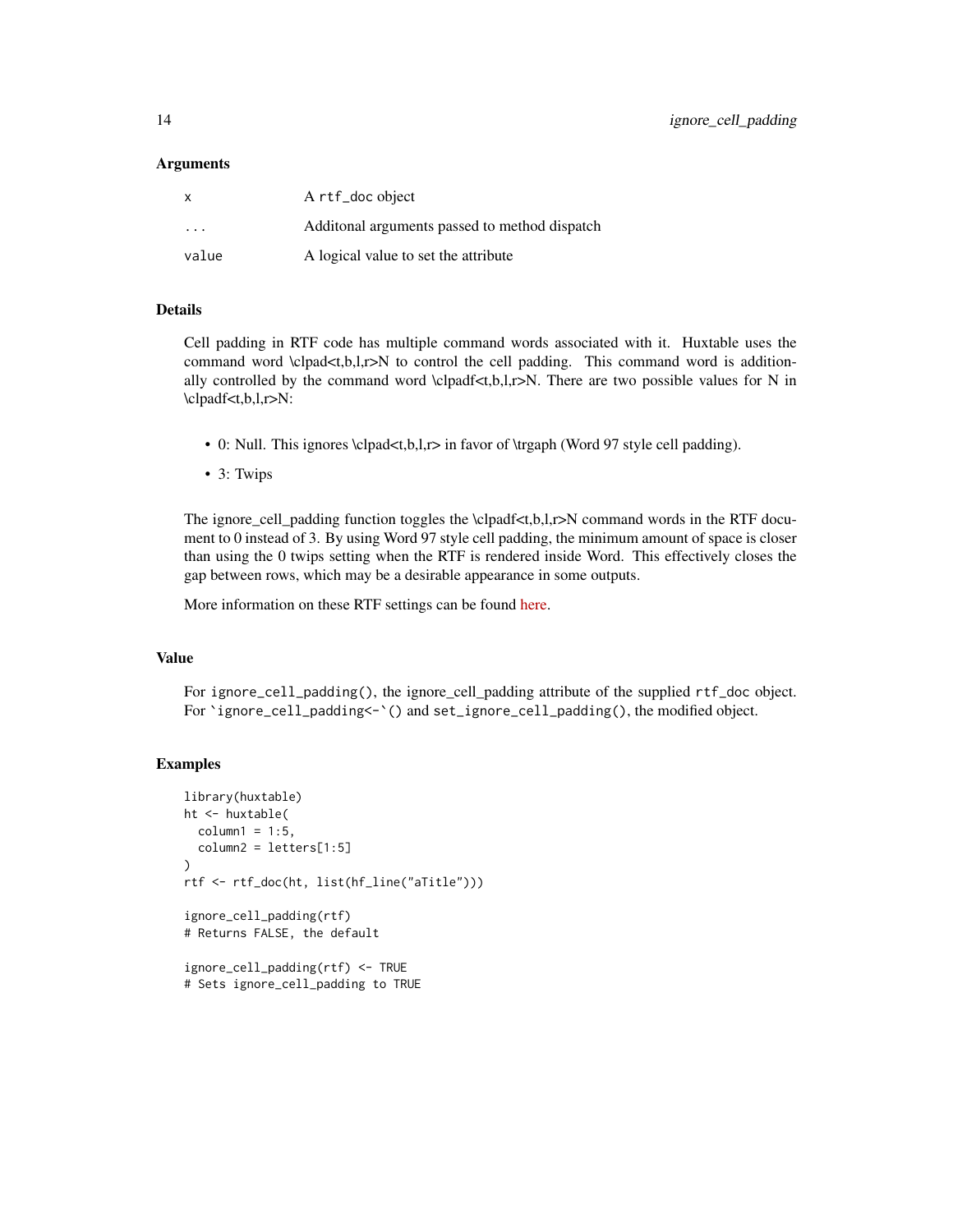<span id="page-14-0"></span>

These property functions modify or return the index of a hf\_line object. The index sets the order in which a title will appear. Indicies can be any numeric value as long as they are not duplicated.

## Usage

 $index(x, \ldots)$  $index(x) < - value$ set\_index(x, value)

## Arguments

| X                       | A hf_line object                               |
|-------------------------|------------------------------------------------|
| $\cdot$ $\cdot$ $\cdot$ | Additional arguments passed to method dispatch |
| value                   | Numeric value to order index                   |

## Value

For index(), the index attribute of the supplied hf\_line object. For `index<-()` and set\_index(), the modified object.

```
library(huxtable)
ht <- huxtable(
  column1 = 1:5,column2 = letters[1:5]
\mathcal{L}rtf <- rtf_doc(ht, list(hf_line("aTitle")))
index(rtf$titles[[1]])
# Returns NULL
index(rtf$titles[[1]]) <- 2
# Sets index of first titles to 2
```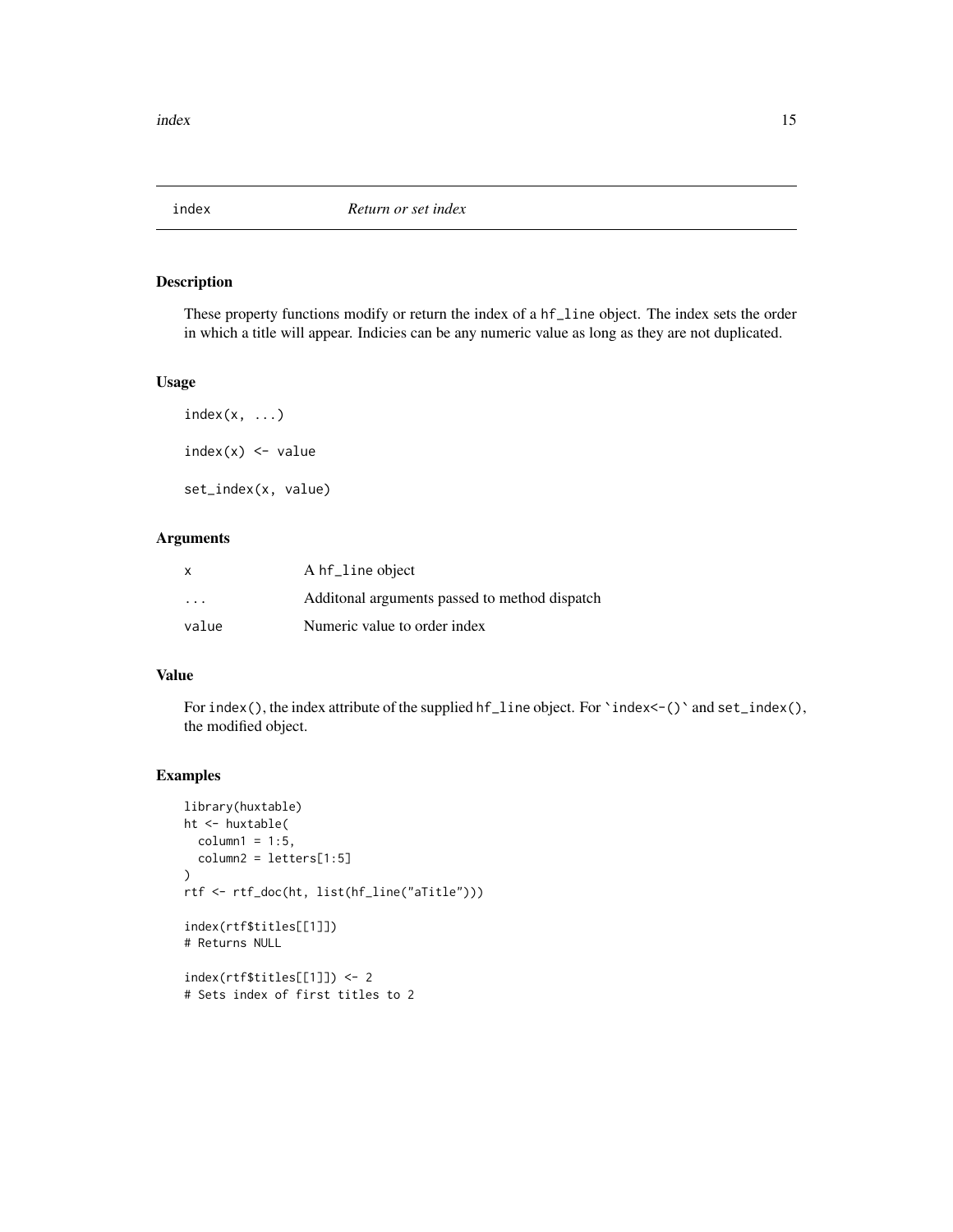<span id="page-15-0"></span>

These property functions modify or return the italics attribute of a hf\_line object. The italic attribute takes on a logical value of TRUE or FALSE, where TRUE italicizes the text of the line.

#### Usage

 $italic(x, \ldots)$  $italic(x) < -value$ set\_italic(x, value)

## Arguments

| x                       | A hf_line object                                        |
|-------------------------|---------------------------------------------------------|
| $\cdot$ $\cdot$ $\cdot$ | Additional arguments passed to method dispatch          |
| value                   | A logical vector to set the value of the bold attribute |

## Value

For italic(), the italic attribute of the supplied hf\_line. Fot 'italic<-()' and set\_italic() the modified object.

```
library(huxtable)
ht <- huxtable(
  column1 = 1:5,column2 = letters[1:5]
\mathcal{L}rtf <- rtf_doc(ht, list(hf_line("aTitle")))
pharmaRTF::italic(rtf$titles[[1]])
# Returns FALSE
pharmaRTF::italic(rtf$titles[[1]]) <- TRUE
# Sets italic to TRUE
```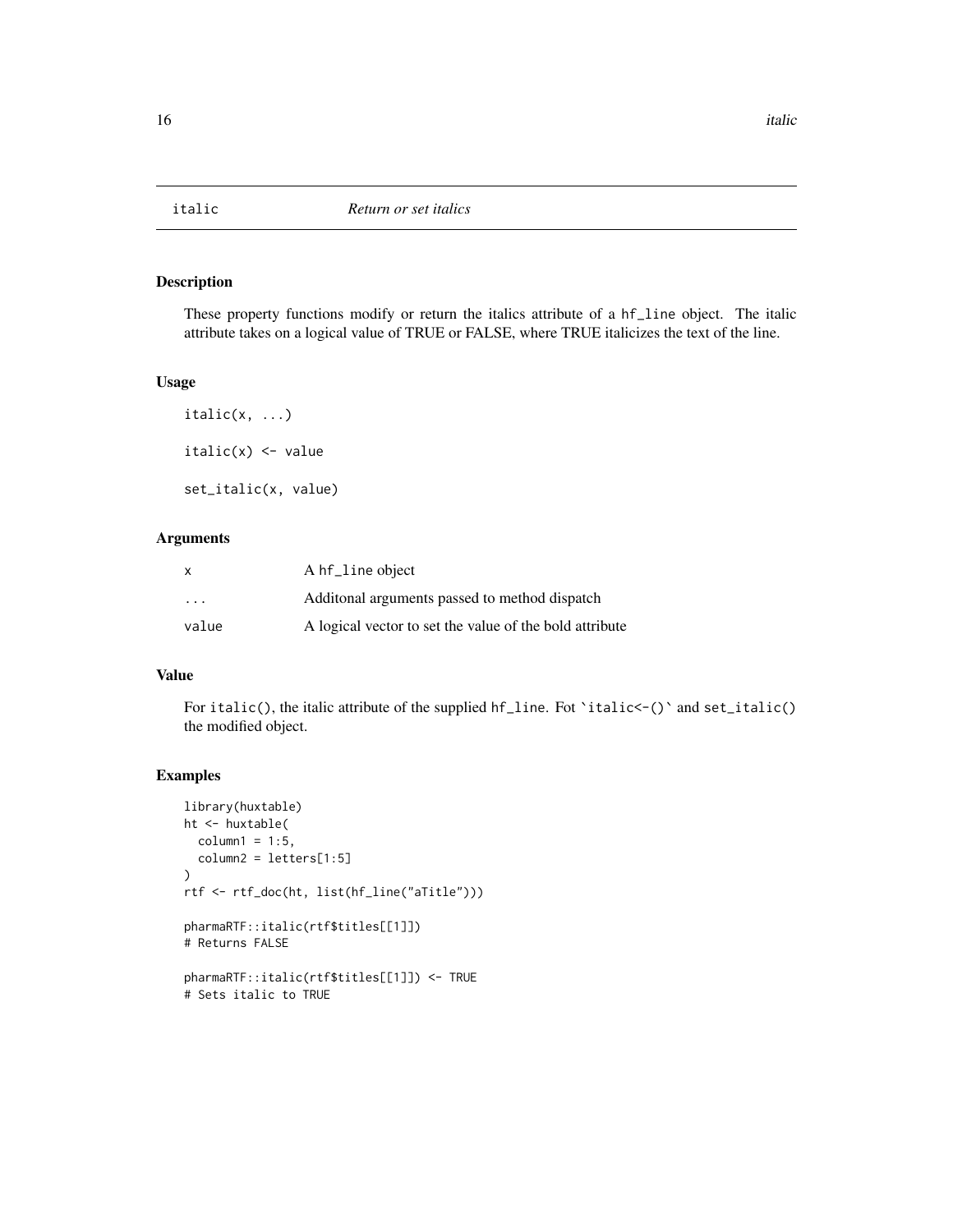<span id="page-16-0"></span>

These property functions return or set the margin attribute of a rtf\_doc object. These are stored as a named vector. Names should be top, bottom, left, and right. Margins are measured in inches.

## Usage

```
margins(x, ...)
margins(x) <- value
set_margins(x, value)
```
## Arguments

| X                       | A rtf_doc object                                  |
|-------------------------|---------------------------------------------------|
| $\cdot$ $\cdot$ $\cdot$ | Additional arguments passed to method dispatch    |
| value                   | A named list or vector detailing the page margins |

## Value

For margin(), a named vector of the margin attribute of the supplied rtf\_doc. For `margin<-()` and set\_margin() the modified object.

```
library(huxtable)
ht <- huxtable(
 column1 = 1:5,column2 = letters[1:5]
\lambdartf <- rtf_doc(ht, list(hf_line("aTitle")))
margins(rtf)
# Returns c(top = 1, bottom = 1, left = 1, right = 1)margins(rtf) \leq c(top = 2)
# Sets top margin to 2
```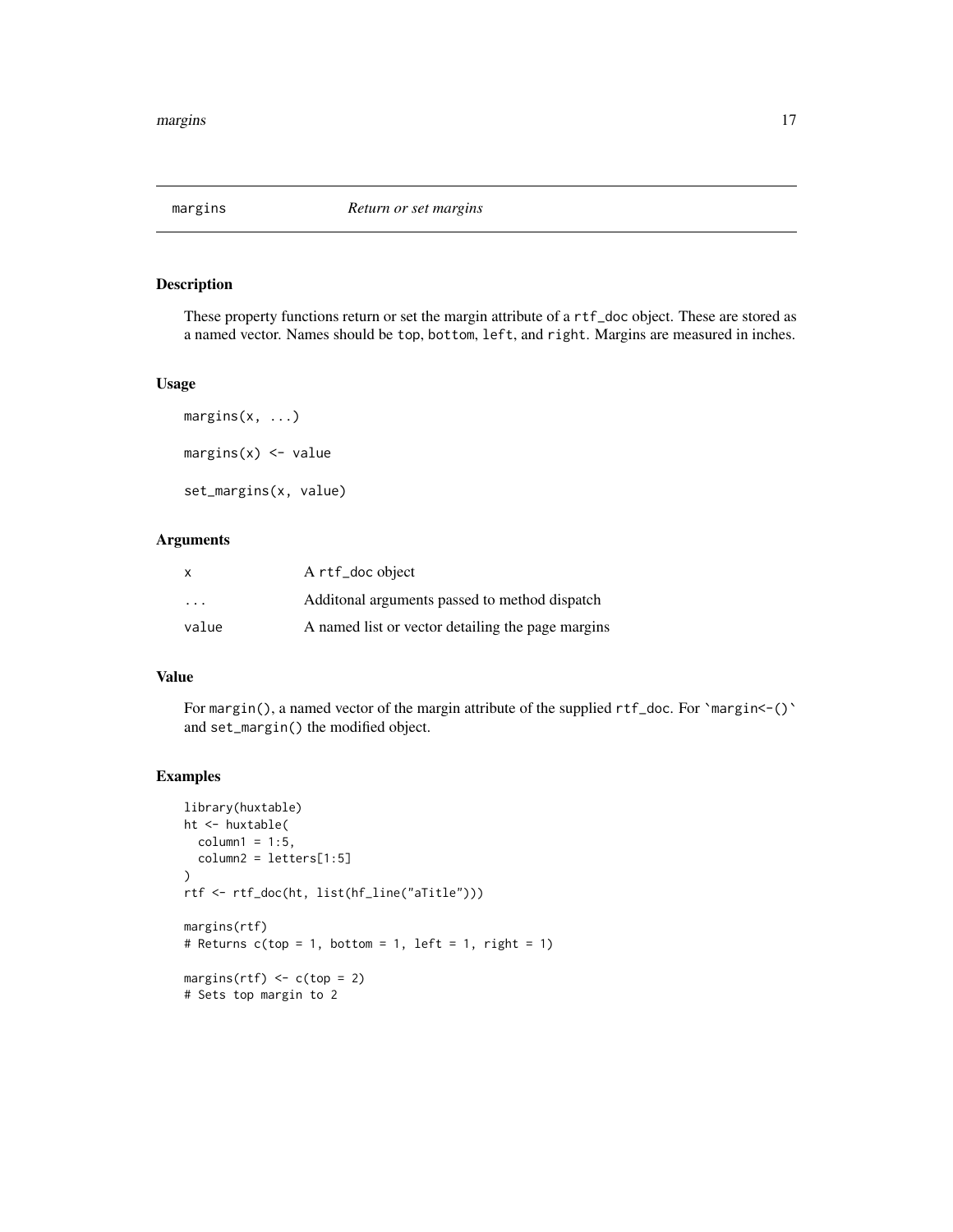<span id="page-17-0"></span>

These property functions modify or return the orientation attribute of a rtf\_doc object. Options are landscape or portrait. See the [rtf\\_doc](#page-19-1) help page for important notes about this property.

#### Usage

```
orientation(x, ...)
orientation(x) <- value
set_orientation(x, value)
```
## Arguments

| X                 | A rtf_doc object                                       |
|-------------------|--------------------------------------------------------|
| $\cdot\cdot\cdot$ | Additional arguments passed to method dispatch         |
| value             | A character vector of either 'landscape' or 'portrait' |

## Value

For orientation(), the orientation attribute of the supplied rtf\_doc object. For `orientation<-()` and set\_orientation() the modified object.

```
library(huxtable)
ht <- huxtable(
 column1 = 1:5,column2 = letters[1:5]
)
rtf <- rtf_doc(ht, list(hf_line("aTitle")))
orientation(rtf)
# Returns landscape
orientation(rtf) <- "portrait"
# Sets orientation to portrait
```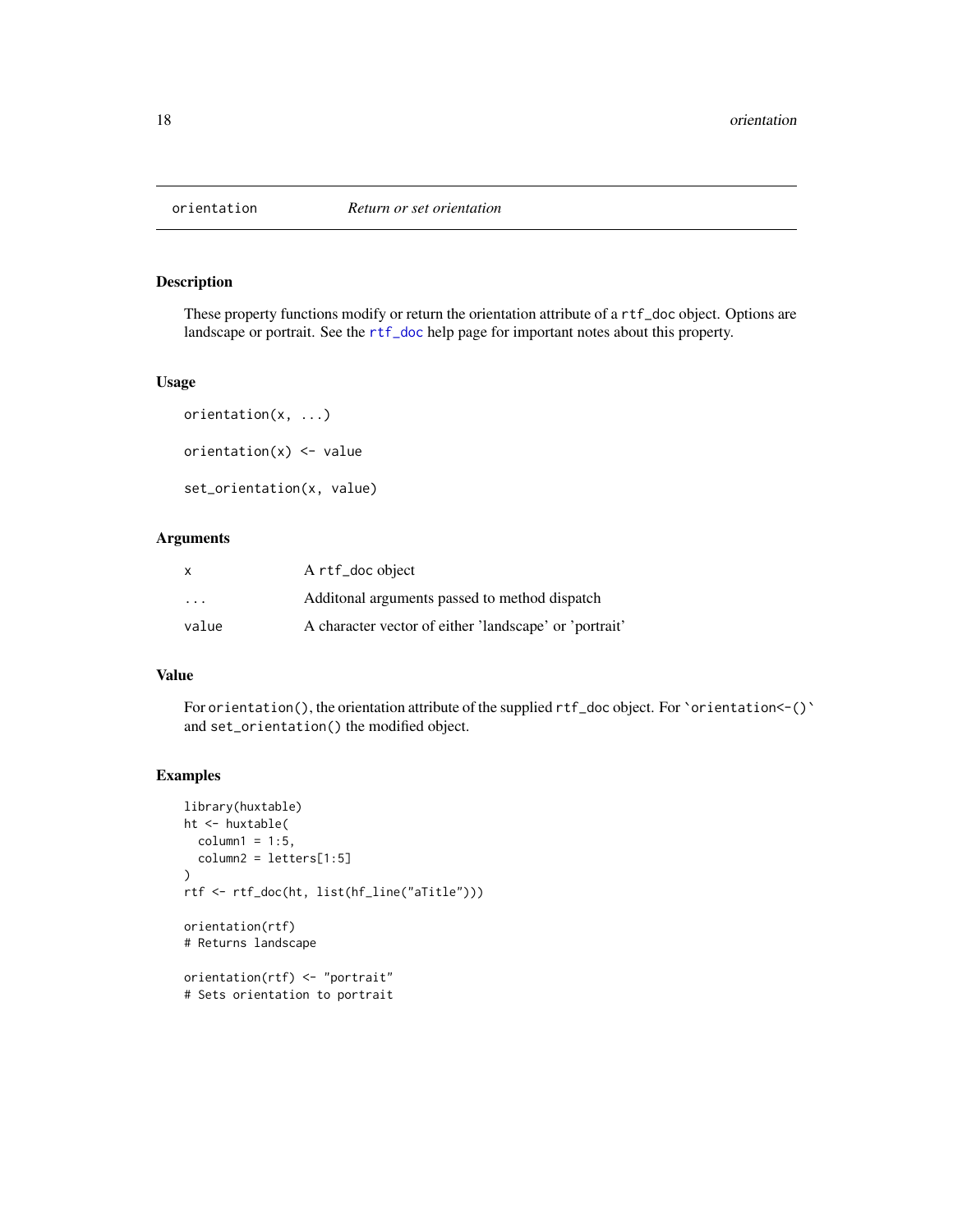<span id="page-18-0"></span>

These property functions modify or return the pagesize attribute of a rtf\_doc object. Stored as a named vector with height and width names.

#### Usage

```
pagesize(x, ...)
pagesize(x) <- value
set_pagesize(x, value)
```
## Arguments

|                         | A rtf_doc object                                        |
|-------------------------|---------------------------------------------------------|
| $\cdot$ $\cdot$ $\cdot$ | Additional arguments passed to method dispatch          |
| value                   | A named numeric vector with the names height and width. |

#### Details

Note that when the orientation of the document is switched to 'portrait', the height and width will reverse when the RTF document is being written - but the attribute values will not change. This is because the default rtf\_doc orientation is 'landscape', and switching the attributes of the object allows for a possibility of inadvertently overriding the functionality of the orientation attribute.

## Value

For pagesize(), the pagesize attribute of the rtf\_doc object. For `pagesize<-`() and set\_pagesize(), the modified object.

```
library(huxtable)
ht <- huxtable(
  column1 = 1:5,column2 = letters[1:5]
)
rtf <- rtf_doc(ht, list(hf_line("aTitle")))
pagesize(rtf)
# Returns c(height = 8.5, width = 11.0)
pagesize(rt) <- c(height = 12)
# Sets height of page to 12 inches
```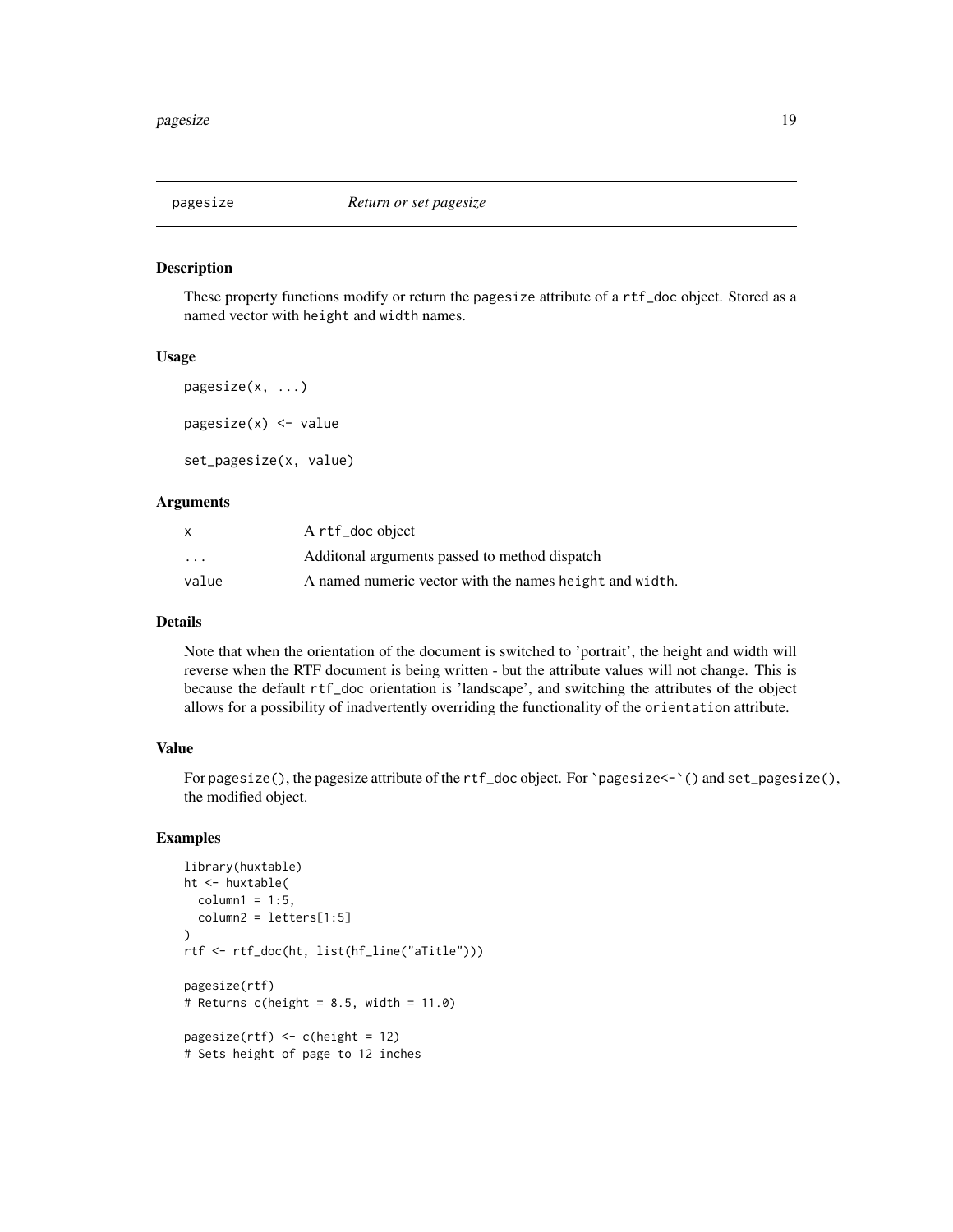```
orientation(rtf) <- 'portrait'
pagesize(rtf)
# width height
# 8.5 12.0
# Note: Despite changing orientation, attributes don't change
```
<span id="page-19-1"></span>rtf\_doc *Create a* rtf\_doc *object*

#### Description

This constructs the main object that will be used for an RTF document. The object is composed of a table, titles(s), and footnote(s).

A table contained in the rtf\_doc object should be a supported class. The huxtable package is the most supported, however our intention is to support other packages capable of writing RTF tables as well. Currently, it is planned to support the gt package, but the gt package's RTF methods are not functional.

The titles and footnotes are composed of hf\_line objects.

See the [vignette](https://atorus-research.github.io/pharmaRTF.html) for a more complete view of intended usage.

#### Usage

```
rtf\_doc(table, titles = list(),footnotes = list(), header_rows = 1)
```
#### **Arguments**

| table       | A table of a supported class.                                                                                                                                |
|-------------|--------------------------------------------------------------------------------------------------------------------------------------------------------------|
| titles      | A list of hf line objects containing table titles and associated formatting.                                                                                 |
| footnotes   | A list of hf_line objects containing table footnotes and associated formatting.                                                                              |
| header rows | An integer determining how many rows of the table are column headers. Only<br>used for huxtable tables. Can be set to 0 to disable repeating column headers. |

#### Value

A list with a table, titles, and footnotes component. Class of "rtf\_doc" with the properties describled below.

## rtf\_doc Properties

Document level properties set the defaults and will be used where they are not overridden by hf\_line or table properties.

• font - A string representing the font to display when it is not specified by the table or hf\_line. Defaults to Courier New.

<span id="page-19-0"></span>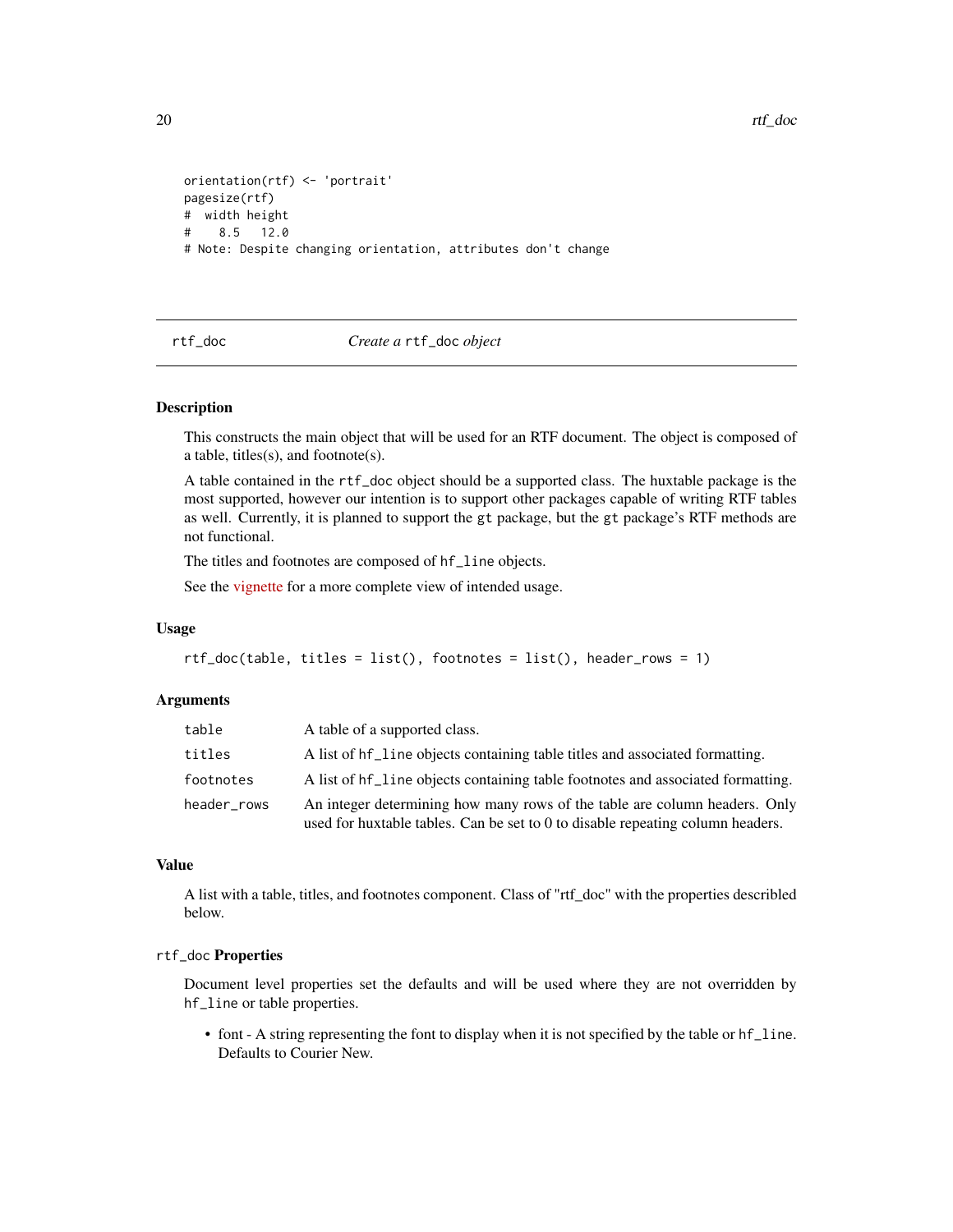- <span id="page-20-0"></span>• font\_size - A numeric value representing the size of the font in points. Defaults to 12.
- margins Inches of margins in the document as a named vector. Names are top, bottom, left, and right. Defaults to 1 for all.
- orientation Orientation of the document. Defaults to 'landscape'. When 'portrait', the height and width are switched while writing the document to effectively rotate the document 90 degrees. For example, if width is 11" and height is 8.5", while writing the document will have a height of 11" and a width of 8.5". Additionally, when 'landscape', a keyword is written to the RTF to indicate that the document is landscape. .
- header\_height Height of the header where the titles and column headers are displayed. Defaults to .5 inches.
- footer\_height Height of the footer where the footnotes are displayed. Defaults to .5 inches.
- pagesize Size of the page in inches. Defaults to 8.5(height) by 11(width). These defaults align with the default orientation of 'landscape'. When the orientation is switched to 'portrait', the height and width will switch while the RTF document is being generated, but the document attributes themselves will not change.
- header\_rows Huxtable table only. Number of rows that are defined as the header that will be repeated across pages. Defaults to 1. Can be set to 0 to disable repeating column headers.
- ignore\_cell\_padding Huxtable table only. Flag to ignore cell padding padding that is added during RTF encoding. Minimizes the amount of space between rows. Defaults to FALSE.
- column\_header\_buffer This attribute adds rows to the top or bottom of the table column headers to pad it from the titles above or the table below. Defaults to 0 and 0.

## See Also

## [hf\\_line](#page-10-1)

```
# Adding lines during rtf_doc construction
ht <- huxtable::huxtable(
column1 = 1:5,
column2 = letters[1:5]
)
# Set table properties
library(magrittr) #load in a pipe
ht %>%
 huxtable::set_bold(1, 1:ncol(ht), TRUE) %>%
 huxtable::set_escape_contents(TRUE) %>%
 huxtable::set_col_width(c(0.25, 0.75))
rtf <- rtf_doc(ht, titles = list(hf_line("My Header")))
# Set document properties
rtf <- rtf %>%
 set_font_size(15) %>%
 set_ignore_cell_padding(TRUE)
names(rtf)
```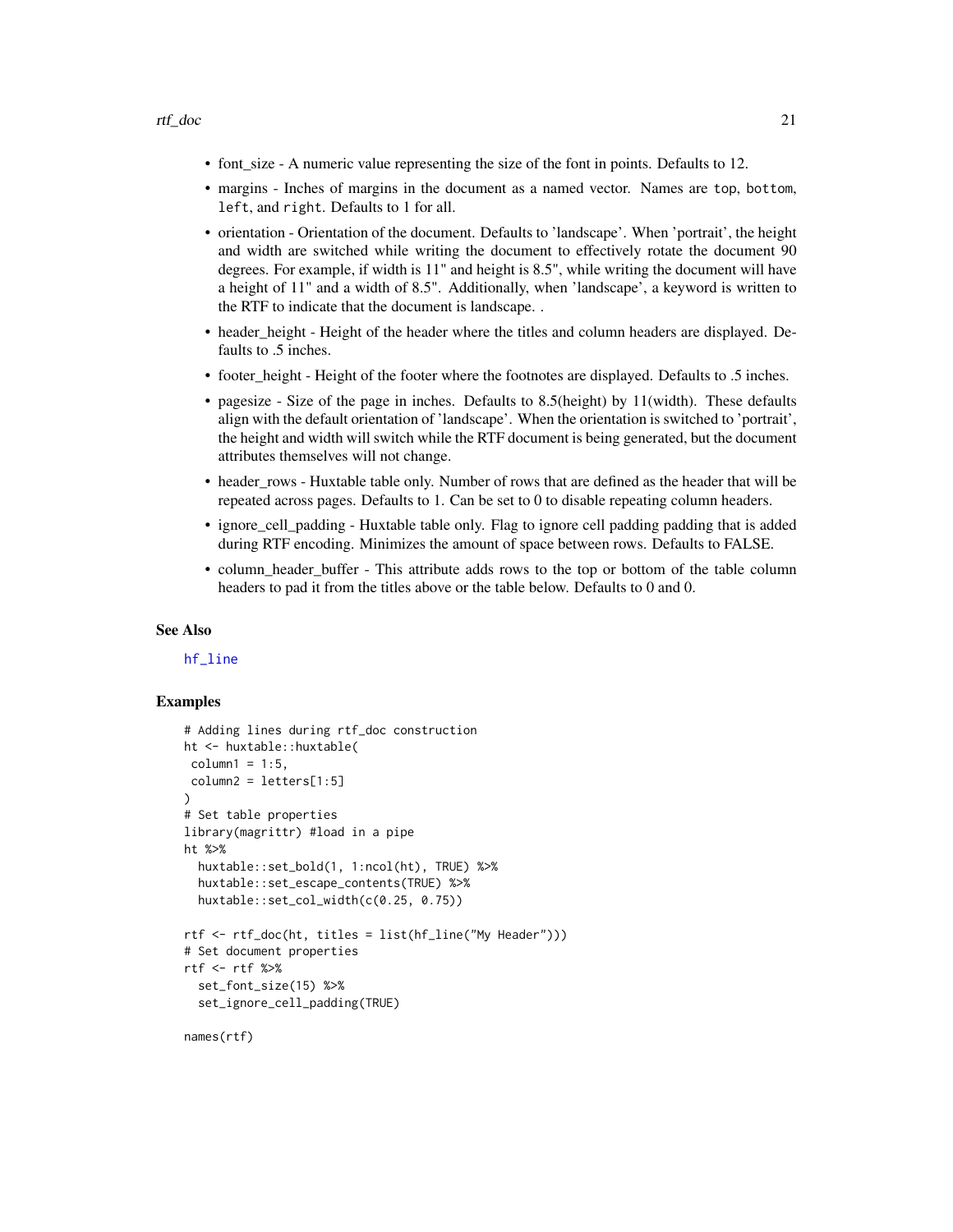```
write_rtf(rtf, file = tempfile())
```
text *Return or set text*

## Description

These property functions modify or return the fonts of a rtf\_doc object. text() will always return a vector of length 2. If the text is only of length one an empty string will be appended.

#### Usage

 $text(x, ...)$  $text(x) < -$  value set\_text(x, value)

## Arguments

|                         | A hf_line object                                                                   |
|-------------------------|------------------------------------------------------------------------------------|
| $\cdot$ $\cdot$ $\cdot$ | Additional arguments passed to method dispatch                                     |
| value                   | A character vector of length 0, 1, or 2 to set the text value of a hf line object. |

## Value

For text(), the text vector of the supplied hf\_line object. For `text<-()` and set\_text(), the modfied object.

```
library(huxtable)
ht <- huxtable(
  column1 = 1:5,column2 = letters[1:5]
\mathcal{L}rtf <- rtf_doc(ht, list(hf_line("aTitle")))
text(rtf$titles[[1]])
# Returns "aTitle" ""
text(rtf$titles[[1]]) <- "aDifferentTitle"
# Sets titles to "aDifferentTitle"
```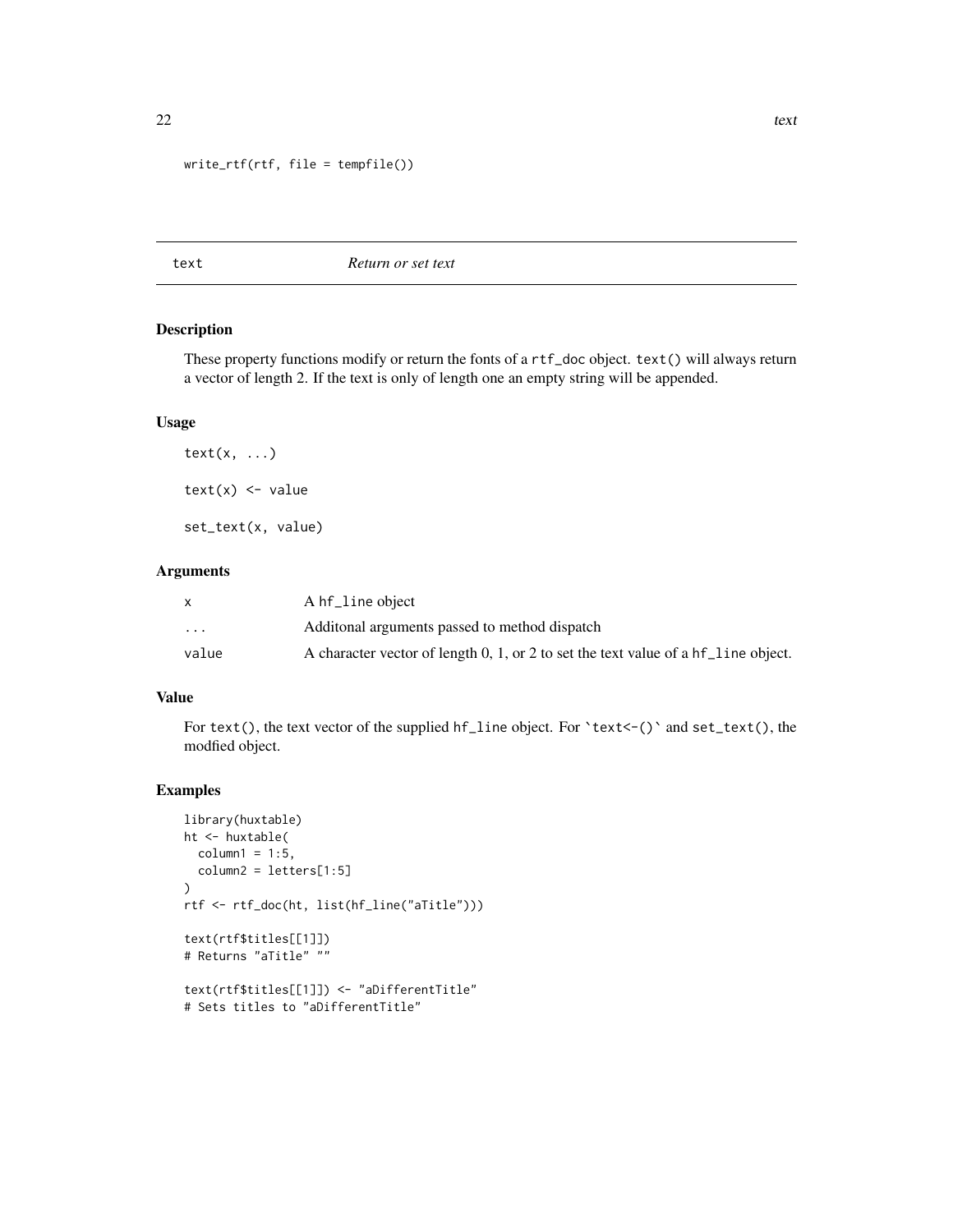<span id="page-22-0"></span>titles\_and\_footnotes\_from\_df

*Read titles and footnotes from a dataframe*

#### Description

Reads a data frame with header/footnote information and attaches it to an rtf\_doc object.The most effective way to use this function is to pass information to a custom reader for your process. See Details section for more information.

#### Usage

```
titles_and_footnotes_from_df(
  doc,
  from df = NULL,from.file = NULL,
  reader = NULL,
  ...
)
```
## Arguments

| doc                     | A rtf_doc object to append header and footnote information.                                    |
|-------------------------|------------------------------------------------------------------------------------------------|
| from.df                 | A data. frame object with title and footnote information.                                      |
| from.file               | A file path to a file with title and footnote information.                                     |
| reader                  | A function to read the data from the from file argument.                                       |
| $\cdot$ $\cdot$ $\cdot$ | Parameters passed to read_hf where they are processed and constructed into<br>hf_line objects. |

## Details

Titles\_and\_footnotes\_from\_df allows you to attach titles and footnotes (as hf\_line objects) from a data.frame. This data.frame could be a data.frame in your local environment, or read in from an external file. The best way to utilize this method is to create a custom reader function. This custom reader function is a function that you develop to:

- Read a source file into a data.frame
- Preprocess as necessary to keep only necessary records and variables
- Ensure that variables are the correct data type

Titles and footnotes from df allows you to pass arguments into the reader function, which gives you the capability to keep titles and footnotes for all of your outputs in a central file and pass a filtering option, or any additional parameters as necessary. For an example implementation, see our [vignette.](https://atorus-research.github.io/tf_from_file.html)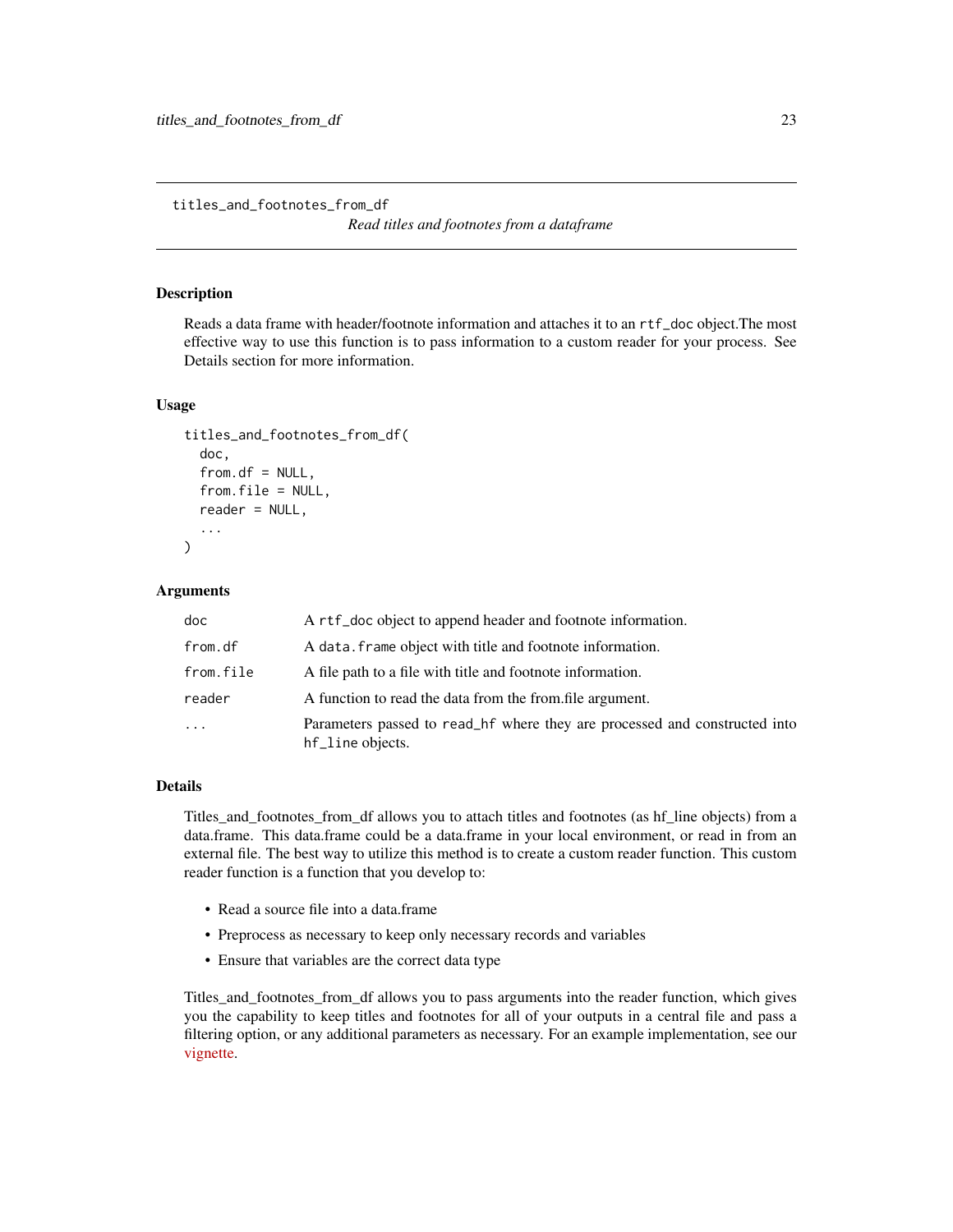## <span id="page-23-0"></span>Value

A rtf\_doc object with header/footnote information attached.

## Required Columns

The following columns are required fields in a data.frame passed to titles\_and\_footnotes\_from\_df:

- type(character 'title' or 'footnote')
- text1(character)
- text2(character)
- align(character left, right, center, or split)
- bold(logical)
- italic(logical)
- font(character)
- index(numeric)

view\_footnotes *View footnote information*

## Description

View footnotes attached to an rtf\_doc as a data.frame.

## Usage

```
view_footnotes(doc)
```
## Arguments

doc rtf\_doc object

## Value

data.frame of the footnote information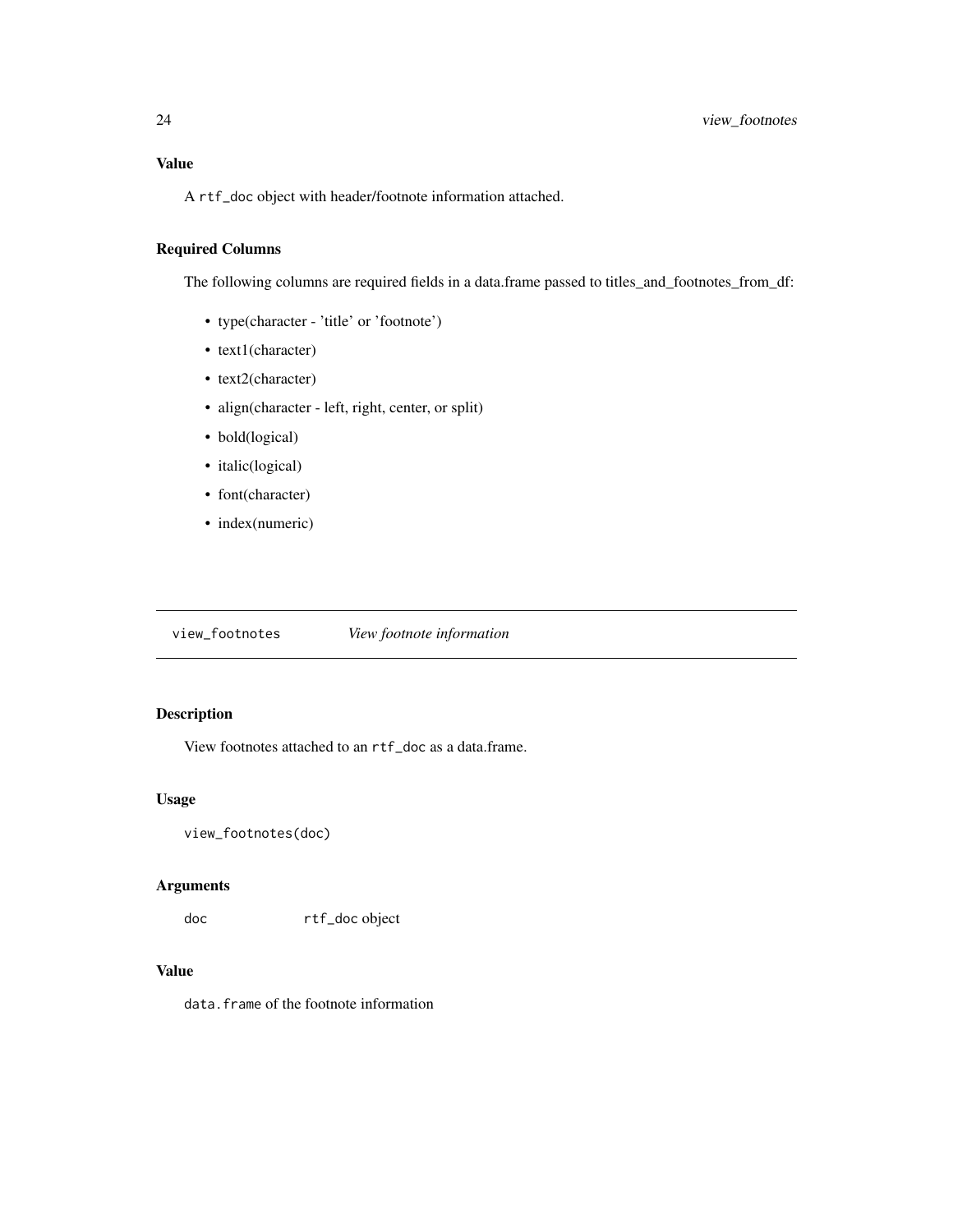<span id="page-24-0"></span>

View titles attached to an rtf\_doc as a data.frame.

## Usage

view\_titles(doc)

## Arguments

doc rtf\_doc object

## Value

data.frame of the title information

|  | write_rtf | Write RTF document |
|--|-----------|--------------------|
|--|-----------|--------------------|

## Description

Writes the RTF document to a specified file.

## Usage

write\_rtf(doc, file = NULL)

## Arguments

| doc  | The RTF document to be written.                    |
|------|----------------------------------------------------|
| file | A character string naming a file open for writing. |

## Value

File is written to the file provided by sinking the console output. No output is returned to the R environment.

#### See Also

```
http://www.biblioscape.com/rtf15_spec.htm, http://latex2rtf.sourceforge.net/rtfspec_
7.html#rtfspec_tabledef
```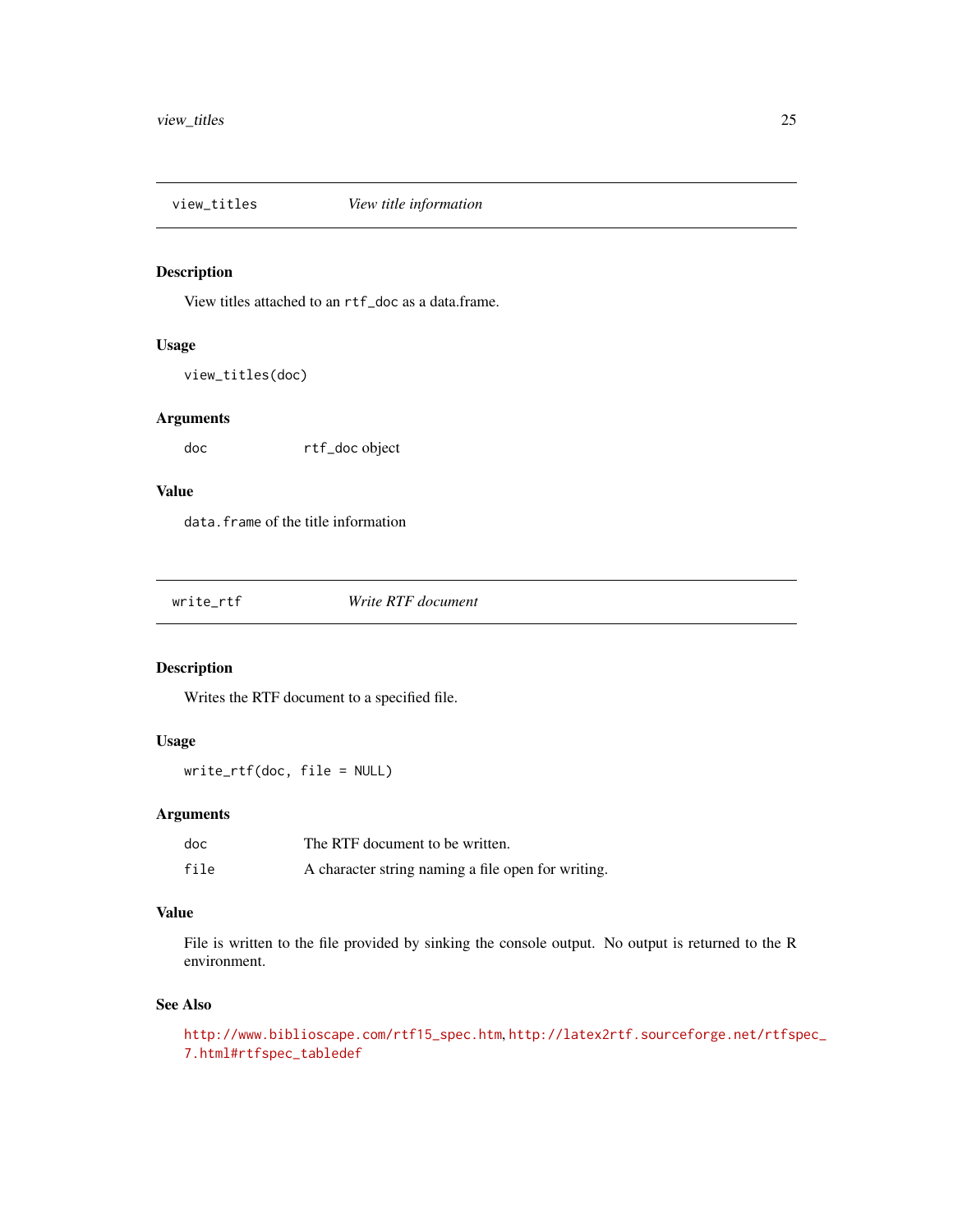26 write\_rtf

## Examples

```
## Create and write RTF document
ht <- huxtable::huxtable(
column1 = 1:5,column2 = letters[1:5]
\lambdartf <- rtf_doc(ht)
```
write\_rtf(rtf, file=tempfile()) #writes a table with no header/footnotes to 'test.rtf'